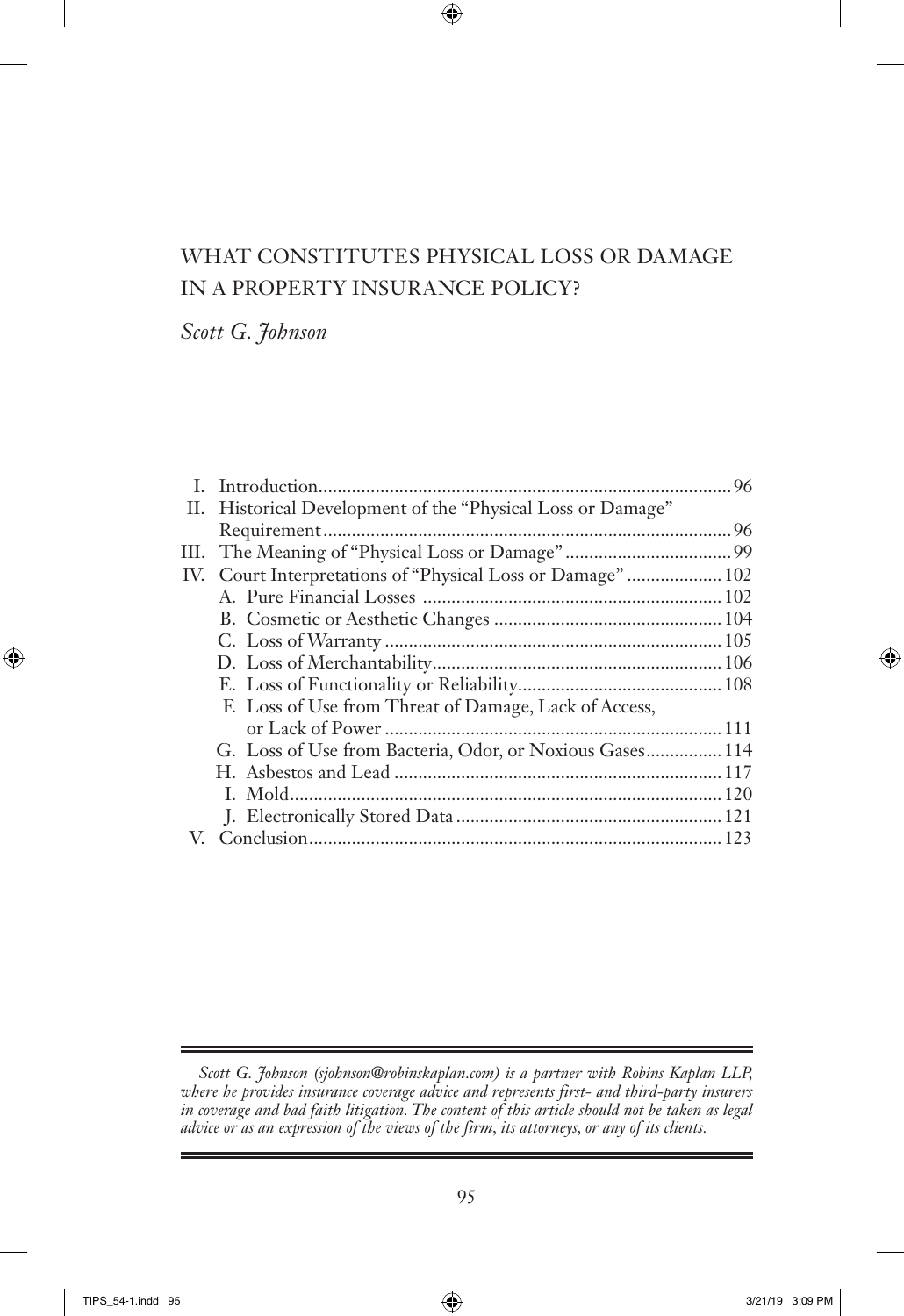## I. INTRODUCTION

Most property insurance policies require "physical loss or damage" to insured property as a threshold requirement for coverage.<sup>1</sup> In most property damage losses, this requirement is easily met. When, for example, insured property is damaged by fire, water, or wind, there always will be a physical change or structural damage to that property. But when the insured property's structure is unaltered, at least to the naked eye, and the insured claims the property's value, usefulness, or functionality has been lost or diminished, questions arise whether coverage is triggered.

Courts have not uniformly interpreted the physical loss or damage requirement in these types of cases. Some courts, using the dictionary definition of "physical" as a guide, have found that physical loss or damage requires that the insured property suffer a distinct, demonstrable physical alteration or change. But other courts have determined that the loss of use, functionality, or reliability can, under specific circumstances, constitute physical loss or damage even in the absence of any demonstrable structural damage or other alteration to the insured property.

This article discusses how courts have interpreted and applied the physical loss or damage requirement. It begins with a brief history of the origin of the physical loss or damage requirement. Next, this article examines how courts have defined the phrase "physical loss or damage." It then reviews the cases that have addressed the physical loss or damage requirement in a myriad of fact patterns that have arisen. These cases illustrate that while in some circumstances courts uniformly apply the physical loss or damage requirement, in other circumstances courts have very different views of what constitutes "physical loss or damage."

## II. HISTORICAL DEVELOPMENT OF THE "PHYSICAL LOSS OR DAMAGE" REQUIREMENT

The "physical loss or damage" requirement in property insurance policies is of relatively recent origin and can be traced to the introduction of

<sup>1.</sup> *See, e.g.,* ISO Standard Property Policy (CP 00 99 10 12); ISO Building and Personal Property Coverage Form (CP 00 10 10 12). Many insurance policies also include the word "direct" before "physical loss or damage" to describe the kind of physical loss or damage required to trigger coverage. Courts generally have found that the word "direct" means proximate cause as opposed to a remote or incidental cause. *See, e.g.*, Universal Image Prods. Inc. v. Fed. Ins. Co., 475 F. App'x 569, 573 (6th Cir. 2012); Phoenix Ins. Co. v. Infogroup, Inc., 147 F. Supp. 2d 815, 826 (S.D. Iowa 2015); Fred Meyer, Inc. v. Cent. Mut. Ins. Co*.*, 235 F. Supp. 540, 543, 547 (D. Or. 1964); Fisher v. Certain Interested Underwriters at Lloyds, 930 So. 2d 736, 759 (Fla. Dist. Ct. App. 2006); *see also* Advance Cable Co. LLC v. Cincinnati Ins. Co., 788 F.3d 743, 746 (7th Cir. 2015) (stating that "common sense suggests that [direct] is meant to exclude situations in which an intervening force plays some role in the damage"). *See generally*  JOHN GARAFFA, APPLEMAN ON INSURANCE LAW & PRACTICE § 42.02[1] (2014).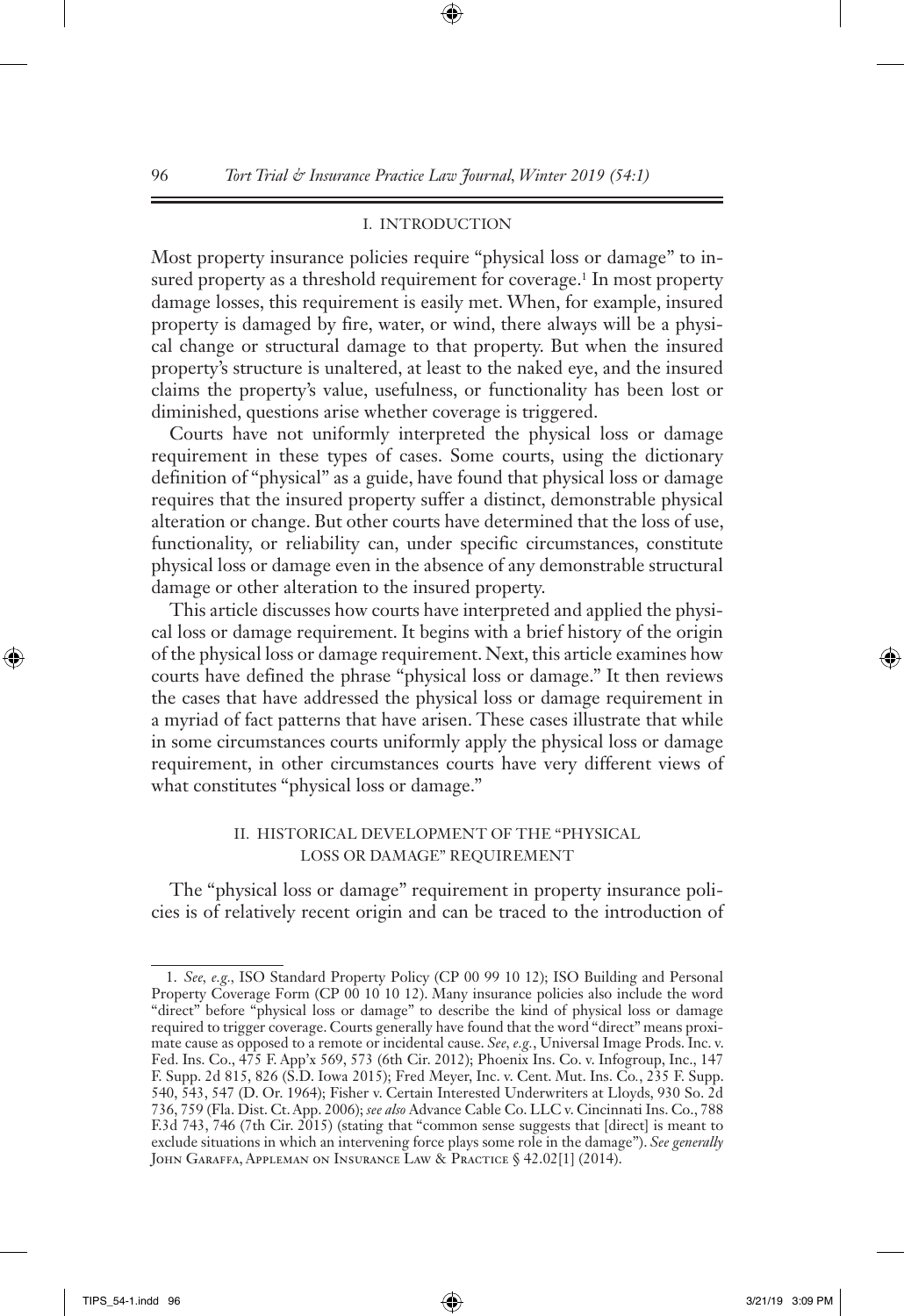all-risk policies in the late 1930s, several hundred years after the development of the first property insurance policies.<sup>2</sup> The first property insurance policies, introduced in England during the 17th century, insured against only one peril—fire.3 At that time, fire was the most common risk of loss because most structures were made primarily out of wood.4 There was no physical loss or damage requirement in those early fire insurance policies. Nor was one needed because fire would always cause a physical alteration of insured property.

Standard fire policies were developed in the United States in the late 1800s.<sup>5</sup> The standard fire policy, initially developed in New York in 1866 and later adopted by other states, insured "against all direct loss or damage by fire."6 Even 150 years later, the current standard form insures against "direct loss" by fire and lightning.7 There was no requirement in the standard fire policy that the loss be "physical" because insured property damaged by fire or lightning would always undergo a physical change or alteration.

The standard fire policy became the basis of modern property insurance policies. Initially, perils other than fire and lightning could be added

<sup>2.</sup> Leonard E. Murphy et al., Property Insurance Litigator's Handbook § 1.01(b), at 10 (2d ed. 2013). The Great Fire of London on September 2, 1666, is the event that led to the development of fire insurance. F. C. Oviatt, *Historical Study of Fire Insurance in the United States*, 26 Annals of the American Academy of Political & Social Science, 155–56 (Sept. 1905); G. Barry Klein, *The Great Fire of London*, IRMI Risk & Insurance (June 2001), http:// www.irmi.com/expert/articles/2001/klein06.aspx. The Great Fire of London burned for five days and destroyed thirteen thousand buildings, eighty percent of the city. In the following year, 1667, the world's first insurance company was formed. Klein, *supra*.

<sup>3.</sup> *Id*. The first insurance company was known as The Insurance Office. It eventually went out of business. Royal & SunAlliance is the oldest insurance company in business today, and it dates back to 1710. It was originally known as the Sun Fire Office. The Sun Fire Office, through many mergers and acquisitions, became Royal & SunAlliance, England's largest insurance company. G. Barry Klein, *The World's First Insurance Company*, IRMI Risk & Insurance (July 2001), http://www.irmi.com/expert/articles/2001/klein07.aspx.

<sup>4.</sup> Simon Mktg., Inc. v. Gulf Ins. Co., 57 Cal. Rptr. 3d 49, 53 n.6 (Ct. App. 2007) ("Historically, property insurance grew out of the insurance against the risk of fire which became available for ships, buildings, and some commercial property at a time when most of the structures in use were made wholly or primarily of wood.").

<sup>5.</sup> *See generally* S.S. Hueber & Kenneth Black, Jr., Property Insurance 23 (1957). The National Board of Fire Underwriters undertook the first attempt to adopt a standard form in 1867 and 1868. *Id*. In 1873, Massachusetts enacted a law providing for a standard form of fire insurance. *Id*. The New York legislature adopted a standard form in 1886 and again in 1918 and 1943. *Id*. at 23–24.

<sup>6.</sup> Oviatt, *supra*, note 2, at 174. The New York state legislature developed the standard fire policy and, by statute, required it to be used. See generally DAVID B. GOODWIN ET AL., APPLE-MAN ON INSURANCE  $\frac{\sqrt{5}}{2}$  41.01[1] (2014). The 1943 standard fire policy was adopted by most states. Douglas G. Houser & Thomas W. Rynard, *Introduction*, *in* 1 Insuring Real Property § 1.06[1], at 1–43 (Stephen A. Cozen ed., 2017); *see also* Proc v. Home Ins. Co., 217 N.E.2d 136, 1398 (N.Y. 1966).

<sup>7.</sup> A copy of the Standard Fire policy can be found at Appendix 1-A in 1 Insuring Real Property, *supra* note 6.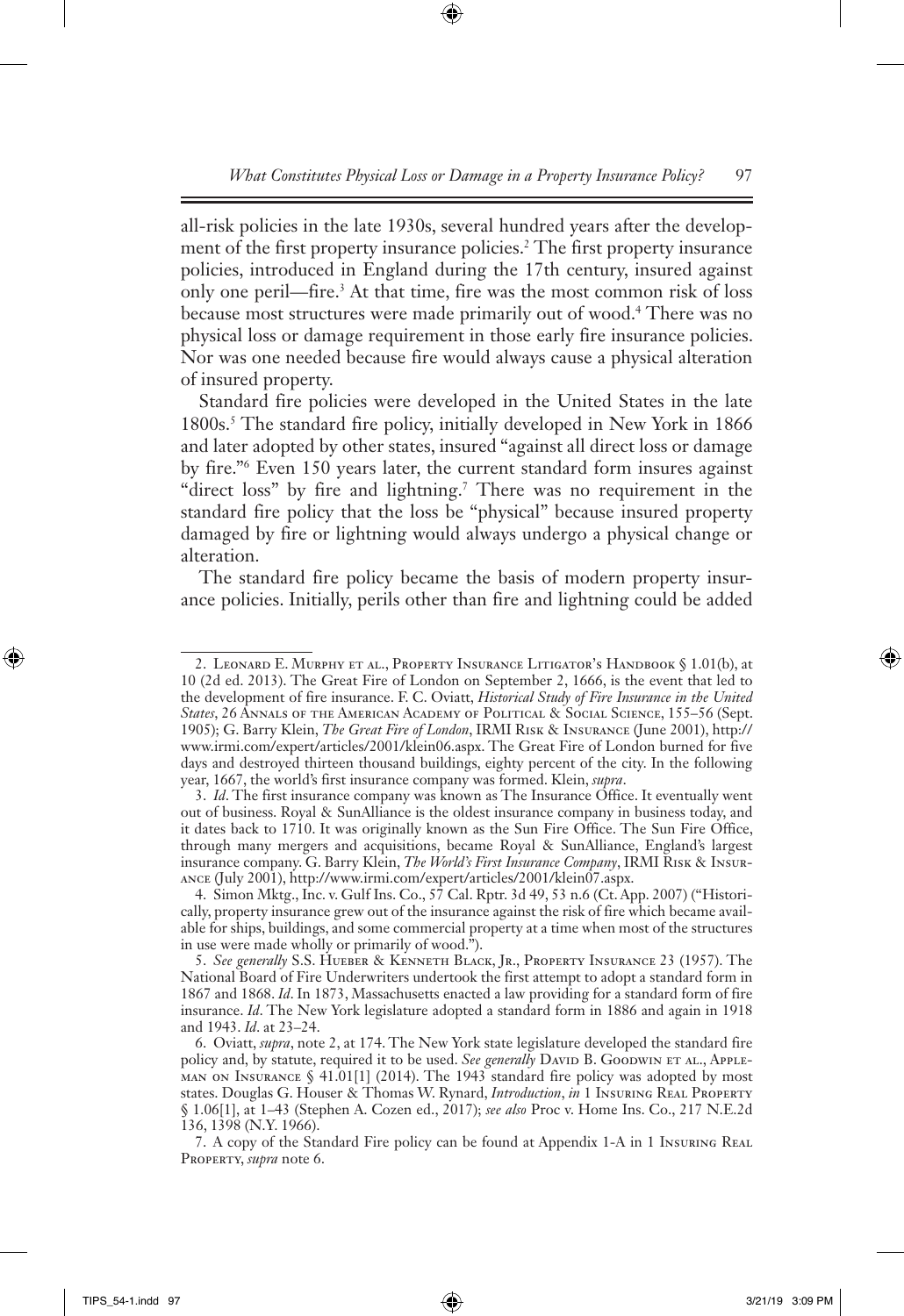by an extended coverage endorsement. Extended coverage included perils like windstorm, hail, explosion, riot, civil commotion, aircraft, vehicles, and smoke.8 Later, additional perils could be added as part of extended coverage, including water damage from plumbing and heating systems, rupture or bursting of steam or hot water heating systems, vandalism and malicious mischief, fall of trees, objects falling from weight of ice, snow, or sleet, freezing of plumbing and heating systems, collapse, landslide, and glass breakage.9 Named peril policies were subsequently introduced that provided coverage for certain identified perils, typically those included in the extended coverages.10 Neither the extended coverage endorsement nor early named peril policies included a "physical loss or damage" requirement in the insuring clause. But again, it was not necessary because damage from the extended and named perils would always cause a physical alteration to the insured property.<sup>11</sup>

But that changed with the introduction of all-risk insurance policies. In the 1920s, marine and inland marine insurers introduced policies that insured against "all risk of loss or damage to the insured property"12 and covered "all risks and perils of transportation."13 The all-risk policy was originally developed by marine and inland marine underwriters in response to an increasing demand for broader coverage for the perils of transportation.<sup>14</sup>

Shortly thereafter, the requirement that loss or damage be "physical" began to appear in marine cargo and inland marine policies. Marine cargo insurance policies have included the "physical loss or damage" requirement

<sup>8.</sup> Hueber & Black, *supra* note 5, at 149.

<sup>9.</sup> *Id*. at 152.

<sup>10.</sup> There are eleven traditional named perils: fire, lightning, explosion, windstorm or hail, smoke, aircraft or vehicles, riot or civil commotion, vandalism, sprinkler leakage, sinkhole collapse, and volcanic action. "Named peril" policies cover only losses caused by one of the specified perils. *See generally* 2 Barry R. Ostrager & Thomas R. Newman, Insurance Coverage Disputes § 21.01[b] at 1717 (18th ed. 2017); Houser & Rynard, *supra* note 6, § 1.06[7] [b][i], at 1–66.

<sup>11.</sup> *See* Port Auth. of N.Y. & N.J. v. Affiliated FM Ins. Co., 311 F.3d 226, 235 (2d Cir. 2002) ("Fire, water, smoke and impact from another object are typical examples of physical damage from an outside source that may demonstrably alter the components of a building and trigger coverage.").

<sup>12.</sup> *See* Herbert S. Denenberg et al., Risk and Insurance 338 (1964).

<sup>13.</sup> *See* John Henry Magee & Oscar N. Serbein, Property and Liability Insurance 61 (1967).

<sup>14.</sup> *See* Denenberg et al., *supra* note 12, at 338; s*ee also* Solomon S. Huebner et al., PROPERTY AND LIABILITY INSURANCE 209 (1968) ("The all risks policy was developed through recognition of the fact that the insured needed indemnification for any loss large enough to hurt him financially regardless of the cause.").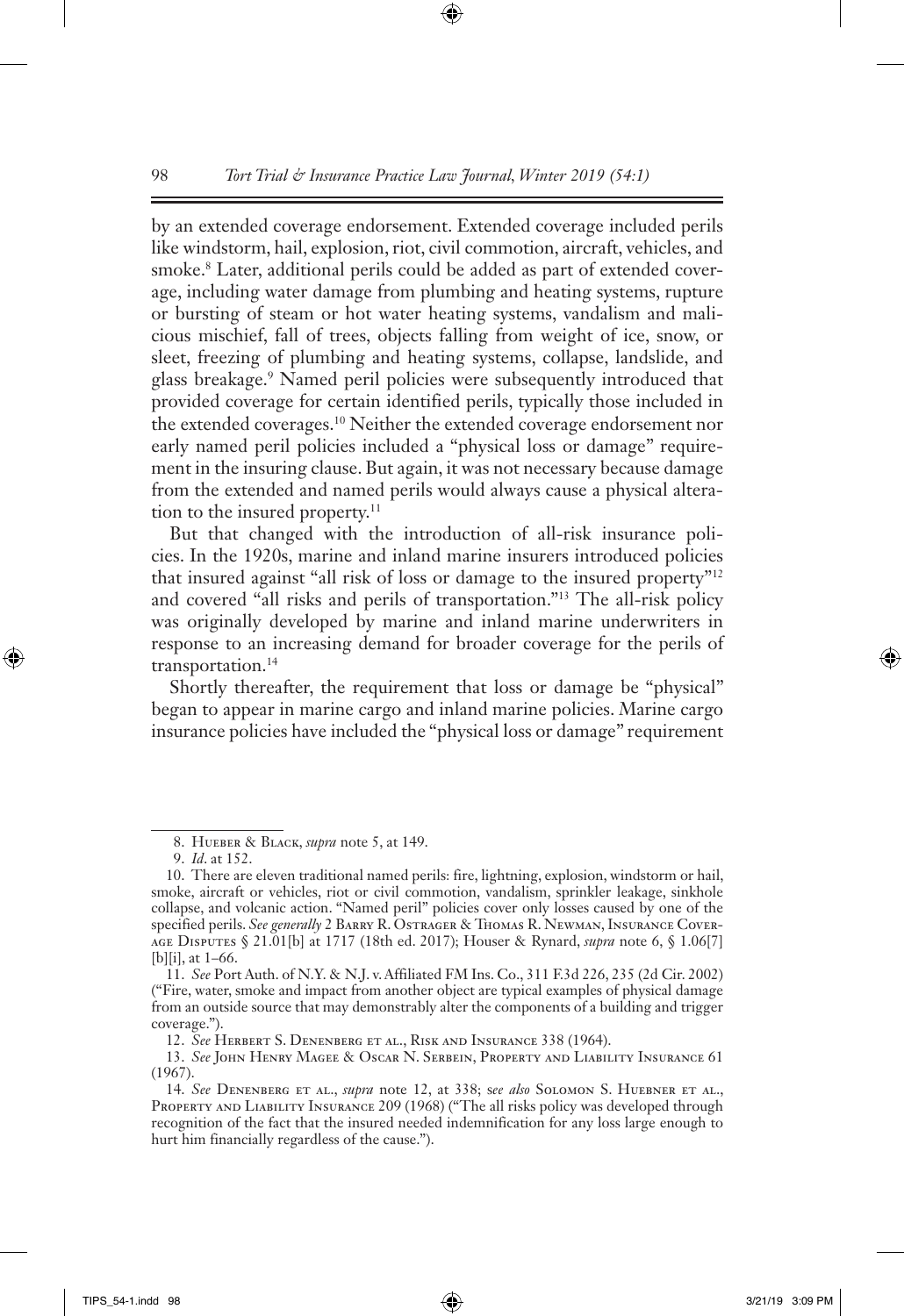in all-risk insuring clauses since at least the 1930s.15 The same requirement has appeared in all-risk inland marine policies since at least the 1940s.<sup>16</sup>

Courts and commentators have not explained why marine underwriters initially included the "physical loss or damage" requirement. It seems likely that this requirement was added to clarify the underwriters' intent that there was no coverage for intangible losses such as loss of market, loss of value, losses due to delay, loss of use, or purely financial losses, like loss of profit.

When property insurers introduced the all-risk policy in the 1950s, they incorporated the "physical loss or damage" language from existing marine and inland marine all-risk policies into the insuring agreement.17 That or very similar language remains in wide use today in commercial property insurance policies.18

#### III. THE MEANING OF "PHYSICAL LOSS OR DAMAGE"

As used in the insuring clause, "physical" modifies both "loss" and "damage."<sup>19</sup> The terms "loss" and "damage" are not necessarily synonymous.20 Physical damage is only one cause of "physical loss" of property. For example, an insured can suffer a physical loss of property through theft, without any actual physical damage to the property.<sup>21</sup>

<sup>15.</sup> *See*, *e.g.*, Curacao Trading Co. v. Fed. Ins. Co., 137 F.2d 911, 912 (2d Cir. 1943) (marine cargo policy in effect in 1935 insured "against physical loss or damage from any external cause, including non-delivery"); *see also* Betesh v. Fire Ass'n of Phila., 92 F. Supp. 527, 528 (S.D.N.Y. 1950) (marine cargo policy issued in June 1940 insured "[a]gainst all risks of physical loss or damage to the property insured from any external cause whatsoever").

<sup>16.</sup> *See, e.g.*, Wagner v. Aetna Ins. Co., No. 499, 1948 Pa. Dist. & Cnty. Dec. LEXIS 68, at \*8–9 (Pa. D. & C. Aug. 25, 1948) (inland marine policy in effect in 1945 insured "against all risks of physical loss or damage from any external cause except as provided in the policy to which this rider is attached"). Inland marine insurance grew out of marine insurance. *See*  ROBERT H. JERRY, II, APPLEMAN ON INSURANCE LAW & PRACTICE § 1.06<sup>[4]</sup> (2014).

<sup>17.</sup> *See*, *e.g.*, Hughes v. Potomac Ins. Co., 18 Cal. Rptr. 650, 651 (Ct. App. 1962) (homeowners policy issued in 1956 insured against all risks of physical loss or damage); Shaffer v. Phoenix Ins. Co., No. 273, 1959 Pa. Dist. & Cnty. Dec. LEXIS 37, at \*3–4 (Pa. D. & C. Sept. 21, 1959) (homeowners policy in effect in 1957 insured "against all risks of physical loss to the property except as otherwise excluded"); *see also* Murphy et al., *supra* note 2, § 1.01(b), at 12 (all-risk policy introduced in 1950s).

<sup>18.</sup> As some commentators have noted, courts may not care about the history or evolution of policy language. But knowledge of the history and evolution of the insuring clause in property insurance policies may lead to a better understanding of the underwriting intent. *See*, *e.g*., Murphy, et al., *supra* note 2, § 1.01(b), at 10 (noting than an understanding of history can often lead to a deeper understanding of present-day insurance coverage and can allow the practitioner to distinguish certain case law).

<sup>19.</sup> *See, e.g*., Phila. Parking Auth. v. Fed. Ins. Co., 385 F. Supp. 2d 280, 287–88 (S.D.N.Y. 2005); Ward Gen. Ins. Servs., Inc. v. Emp'rs Fire Ins. Co., 7 Cal. Rptr. 3d 844, 849 (Ct. App. 2003); AFLAC, Inc. v. Chubb & Sons, Inc., 581 S.E.2d 317, 319 (Ga. Ct. App. 2003).

<sup>20.</sup> Mangerchine v. Reaves, 63 So. 3d 1049, 1056 (La. Ct. App. 2011); Corban v. United States Auto. Ass'n, 20 So. 3d 601, 612 (Miss. 2009).

<sup>21.</sup> *Mangerchine*, 63 So. 3d at 1056; *Corban*, 20 So. 3d at 612.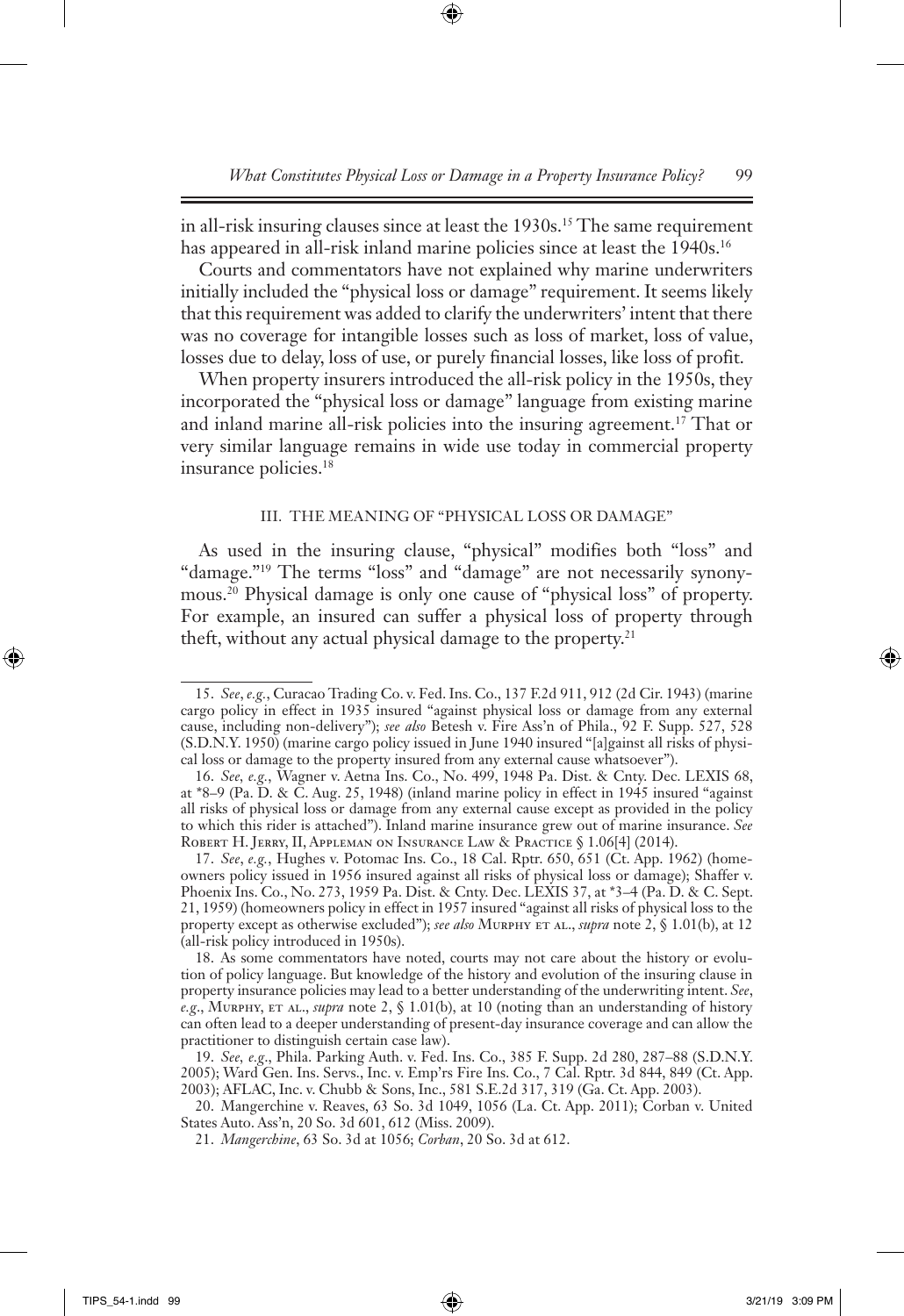Because insurance policies usually do not define "physical," courts often look to dictionaries to determine the plain and ordinary meaning of that term. 22 Dictionaries define "physical" to mean "of or relating to things perceived through the senses as opposed to the mind; tangible or concrete."23 Many courts have used this definition to determine the meaning of "physical loss or damage."24 Some of these courts have stated that the "common usage of physical in the context of a loss therefore means the loss of something material or perceptible on some level."25

But other courts have not relied on a dictionary to determine the meaning of "physical loss or damage." For example, "physical damage" has "a widely accepted definition,"26 and it means "a distinct, demonstrable, and physical alteration" of property's structure or appearance.<sup>27</sup> Still other courts have concluded that "[t]he language 'physical loss or damage' strongly implies that there was an initial satisfactory state that was changed by some external event into an unsatisfactory state—for example, the car was undamaged before the collision dented the bumper."28

The dictionary definition of "physical" and these other courts' expressions of the meaning of "physical" suggest that that physical loss or damage requires a demonstrable physical change to insured property. And prior to 1968, no court had interpreted "physical loss or damage" otherwise.

27. *Id*.

<sup>22.</sup> *See, e.g*., Phoenix Ins. Co. v. Infogroup, Inc., 147 F. Supp. 2d 815, 823 (S.D. Iowa 2015); Patel v. Am. Econ. Ins. Co., No. 12-cv-04719-WHO, 2014 U.S. LEXIS 63935, at \*14–15 (N.D. Cal. May 8, 2014); Crestview Country Club, Inc. v. St. Paul Guardian Ins. Co., 321 F. Supp. 2d 260, 264 (D. Mass. 2004). Courts generally give undefined contract terms their plain and ordinary meaning. *See*, *e.g*., Pierce v. Farm Bureau Mut. Ins. Co., 548 N.W.2d 551, 555 (Iowa 1996); Minn. Mining & Mfg. v. Travelers Indem., 457 N.W.2d 175, 179 (Minn. 1990); Acuity v. Burd & Smith Constr., Inc., 721 N.W.2d 33, 36 (N.D. 2006). And courts often look to dictionaries to determine the plain and ordinary meaning of words. *See, e.g*., Scott v. Cont'l Ins. Co., 51 Cal. Rptr. 2d. 566, 571 (Ct. App. 1996); Farmers Union Mut. Ins. Co. v. Horton, 67 P.3d 285, 289 (Mont. 2003); W. Nat'l Mut. Ins. Co. v. Univ. of N.D., 643 N.W.2d 4, 9 (N.D. 2002); Boeing Co. v. Aetna Cas. & Sur. Co., 784 P.2d 507, 511 (Wash. 1990).

<sup>23.</sup> New Oxford American Dictionary 1282 (2d ed. 2005); *see also* Oxford English DICTIONARY 744 (2d ed. 2001) (defining "physical" as "of or relating to material nature, or to the phenomenal universe perceived by the senses; pertaining to or connected with mater; material; *opposed to psychical, mental, spiritual*."); MERRIAM-WEBSTER's COLLEGIATE DICTIONARY 935 (11th ed. 2008) (defining "physical" to mean "having material existence **:** perceptible esp. through the senses and subject to the laws of nature").

<sup>24.</sup> *See, e.g*., *Infogroup*, 147 F. Supp. 2d at 823; *Patel*, 2014 U.S. LEXIS 63935, at \*14–15; *Crestview Country Club*, 321 F. Supp. 2d at 264.

<sup>25.</sup> *See, e.g*., *Infogroup*, 147 F. Supp. 2d at 823.

<sup>26.</sup> Port Auth. of N.Y. & N.J. v. Affiliated FM Ins. Co., 311 F.3d 226, 235 (3d Cir. 2002) (applying New York and New Jersey law).

<sup>28.</sup> Trinity Indus., Inc. v. Ins. Co. of N. Am., 916 F.2d 267, 270–71 (5th Cir. 1990); *see also*  AFLAC, Inc. v. Chubb & Sons, Inc., 581 S.E.2d 317, 319 (Ga. Ct. App. 2003) (concluding that the phrase "direct physical loss or damage" "contemplates an actual change in insured property then in a satisfactory state, occasioned by accident or other fortuitous event directly upon the property causing it to become unsatisfactory for future use or requiring that repairs be made to make it so").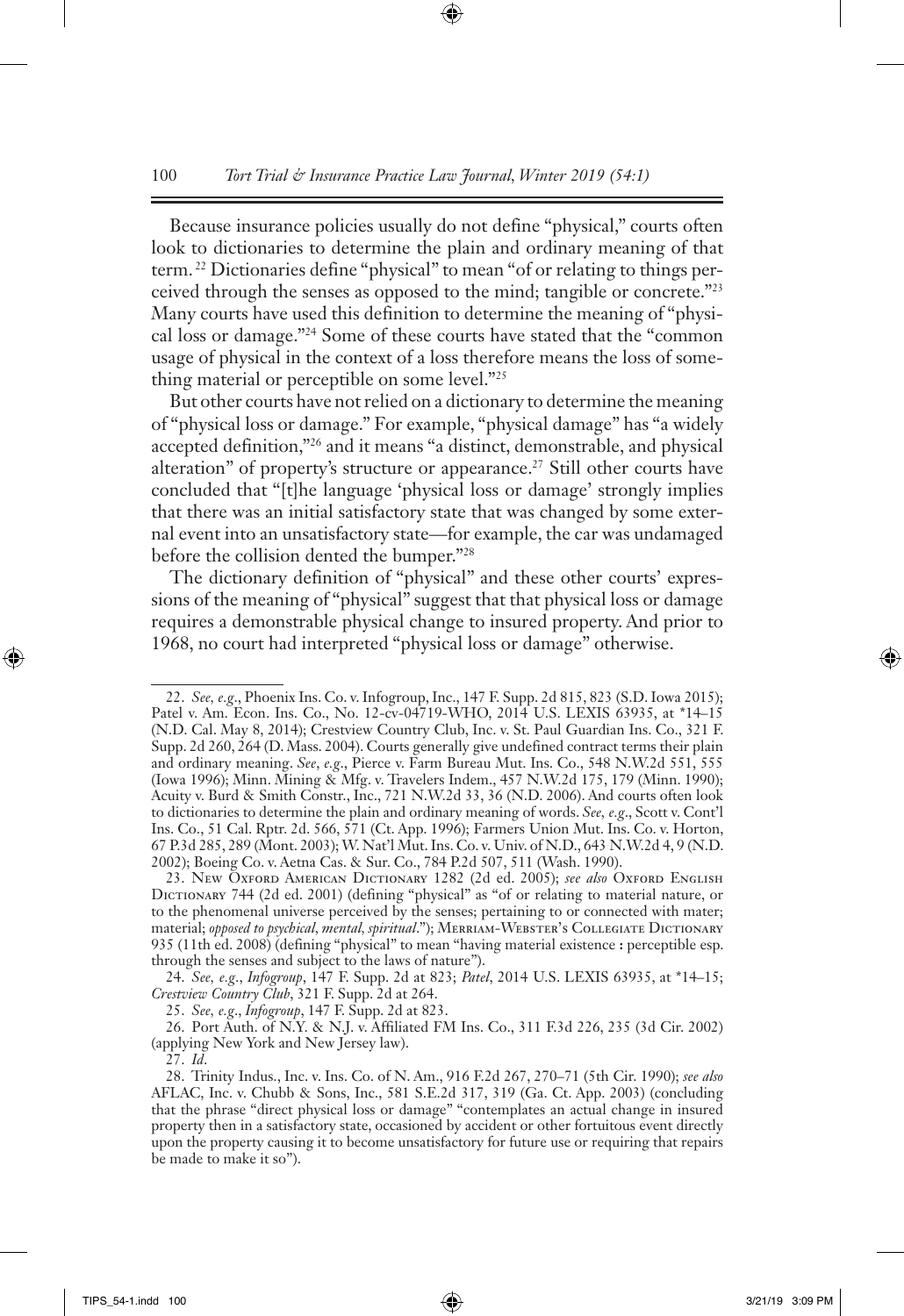In that year, the Colorado Supreme Court in *Western Fire Insurance Co. v.*  First Presbyterian Church<sup>29</sup> broadly interpreted the physical loss or damage requirement when it held that a church building sustained physical loss when it was rendered uninhabitable and dangerous because of the accumulation of gasoline under and around the church.<sup>30</sup> While the court acknowledged that loss of use alone did not constitute direct physical loss, it said that loss of use "must be viewed in context" and not in isolation.31 The court then concluded that the church's particular "loss of use"—caused by the gasoline accumulation around and under the church building, which rendered the premises uninhabitable and dangerous—"equates to a direct physical loss."32

The only authority the *Western Fire* court cited in support of its decision was *Hughes v. Potomac Insurance Co*., a 1962 California Court of Appeal decision.33 In *Hughes*, the court decided that a homeowner's policy insuring a "dwelling" had to respond to a claim that a landslide had deprived the dwelling of subjacent and lateral support.34 While the *Western Fire* court said that the insurer in *Hughes* "contended that the insured suffered no direct physical loss," the insurer made no such argument in *Hughes*. 35 Rather, the insurer in *Hughes* argued the policy covered only the insured's dwelling and not the land beneath it.36 In rejecting that argument, the *Hughes* court concluded that to interpret the policy in that manner "would be to render the policy illusory."37 The *Hughes* court then concluded that the policy should not be interpreted to allow an insurer to deny coverage for a dwelling that was "rendered completely useless to its owners . . . unless some tangible injury to the physical structure itself could be detected," in the absence of a provision specifically limiting coverage in such a manner.<sup>38</sup>

The court in *Western Fire* used this language (which was the basis for the *Hughes* court's finding that a "dwelling" included the land beneath it) to support an entirely different proposition—that there was physical loss or damage to the church despite any actual physical change to the church building. As will be seen, numerous other courts have expanded on *Western* 

35. *Western Fire*, 437 P.2d at 56.

<sup>29.</sup> W. Fire Ins. Co. v. First Presbyterian Church, 437 P.2d 52 (Colo. 1968).

<sup>30.</sup> *Id*. at 55. In *Western Fire*, the insured, acting on orders of the local fire department, closed its church building because gasoline infiltration in the soil under and around the church building and gasoline vapor accumulation inside the church made it uninhabitable. *Id*. at 54. Western Fire denied the insured's claim for the cost to remedy the infiltration and contamination problem. *Id*.

<sup>31.</sup> *Id.* 

<sup>32.</sup> *Id*. at 55.

<sup>33.</sup> Hughes v. Potomac Ins. Co., 18 Cal. Rptr. 650 (Ct. App. 1962).

<sup>34.</sup> *Id*. at 655.

<sup>36.</sup> *Hughes*, 18 Cal. Rptr. at 653.

<sup>37.</sup> *Id*. at 655.

<sup>38.</sup> *Id*.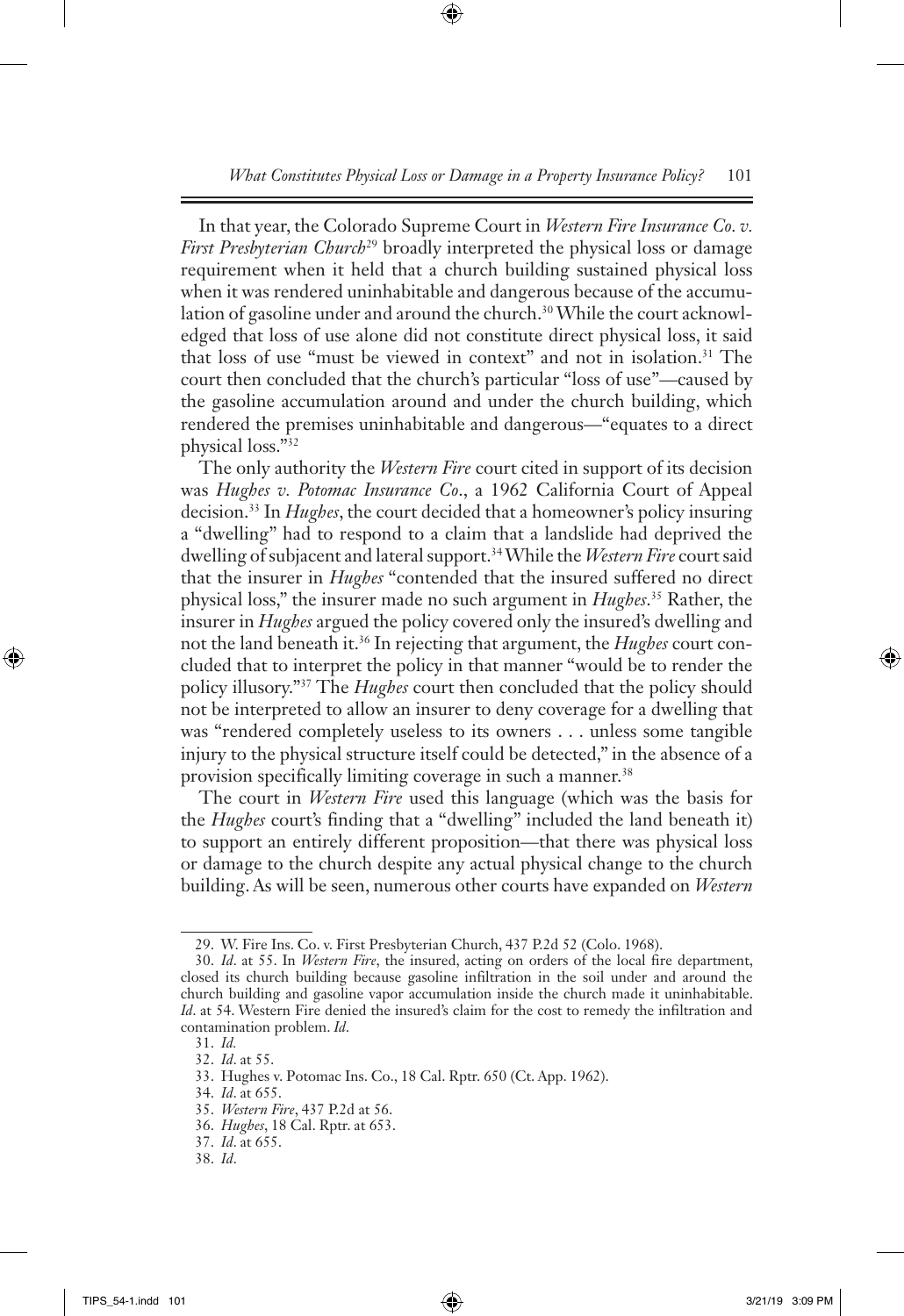*Fire* to find that the loss of use, functionality, or reliability can, under certain circumstances, constitute physical loss or damage even in the absence of any demonstrable structural damage or other alteration to the insured property.

#### IV. COURT INTERPRETATIONS OF "PHYSICAL LOSS OR DAMAGE"

#### A. *Pure Financial Losses*

If damage from perils like fire, water, and wind are at one end of the physical loss or damage spectrum, pure financial losses are at the other. Courts have uniformly agreed that pure economic or financial losses do not constitute physical loss or damage under a property insurance policy.

In *Source Food Technology, Inc. v. United States Fidelity & Guaranty Co.*, 39 for example, the Eighth Circuit Court of Appeals found no coverage for the insured's extra expense and business income losses sustained after the United States Department of Agriculture prohibited the importation of beef products from the insured's Canadian supplier because of the potential for contamination from "mad cow disease."40 The court rejected the insured's argument that the closing of the border caused direct physical loss to its beef products because those products were treated as though they were physically contaminated by mad cow disease. 41 The court reasoned that this argument rendered the word "physical" meaningless.<sup>42</sup>

Other courts also have found no coverage for pure financial losses.43 In *Simon Marketing v. Gulf Insurance Co.*,<sup>44</sup> a California appellate court held that the costs to settle litigation against the insured and the costs of winding up the insured's business did not constitute physical loss or damage. These costs were incurred after a Simon Marketing employee responsible for "seeding" high-value winning "Monopoly" and "Who Wants to Be a Millionaire" game tickets to McDonald's restaurants across the country funneled \$21 million in game-winning tickets to a network of accomplices

<sup>39.</sup> Source Food Tech., Inc. v. U.S. Fid. & Guar. Co., 465 F.3d 834 (8th Cir. 2006) (applying Minnesota law).

<sup>40.</sup> *Id*. at 834–36.

<sup>41.</sup> *Id*.

<sup>42.</sup> *Id*. at 838. The court found significant the use of the word "to" (and not "of") in the policy language "direct physical loss to property," noting that Source Food's argument might be stronger if the policy's language included the word "of" rather than "to," as in "direct physical loss of property." *Id*.

<sup>43.</sup> *See, e.g*., Blaine Richards & Co. v. Marine Indem. Ins. Co., 635 F.2d 1051, 1055 (2d Cir. 1980) (concluding that losses from cancellation of sales contract after the cargo of vegetables was detained by the FDA would not constitute "physical loss or damage" if cancellation were the result of delay); Nevers v. Aetna Ins. Co., 546 P.2d 1240, 1241 (Wash. Ct. App. 1976) (noting that a defect in title to a boat is not "physical loss or damage" under all-risk yachtsman's hull policy).

<sup>44.</sup> Simon Mktg. v. Gulf Ins. Co., 57 Cal. Rptr. 3d 49 (Ct. App. 2007).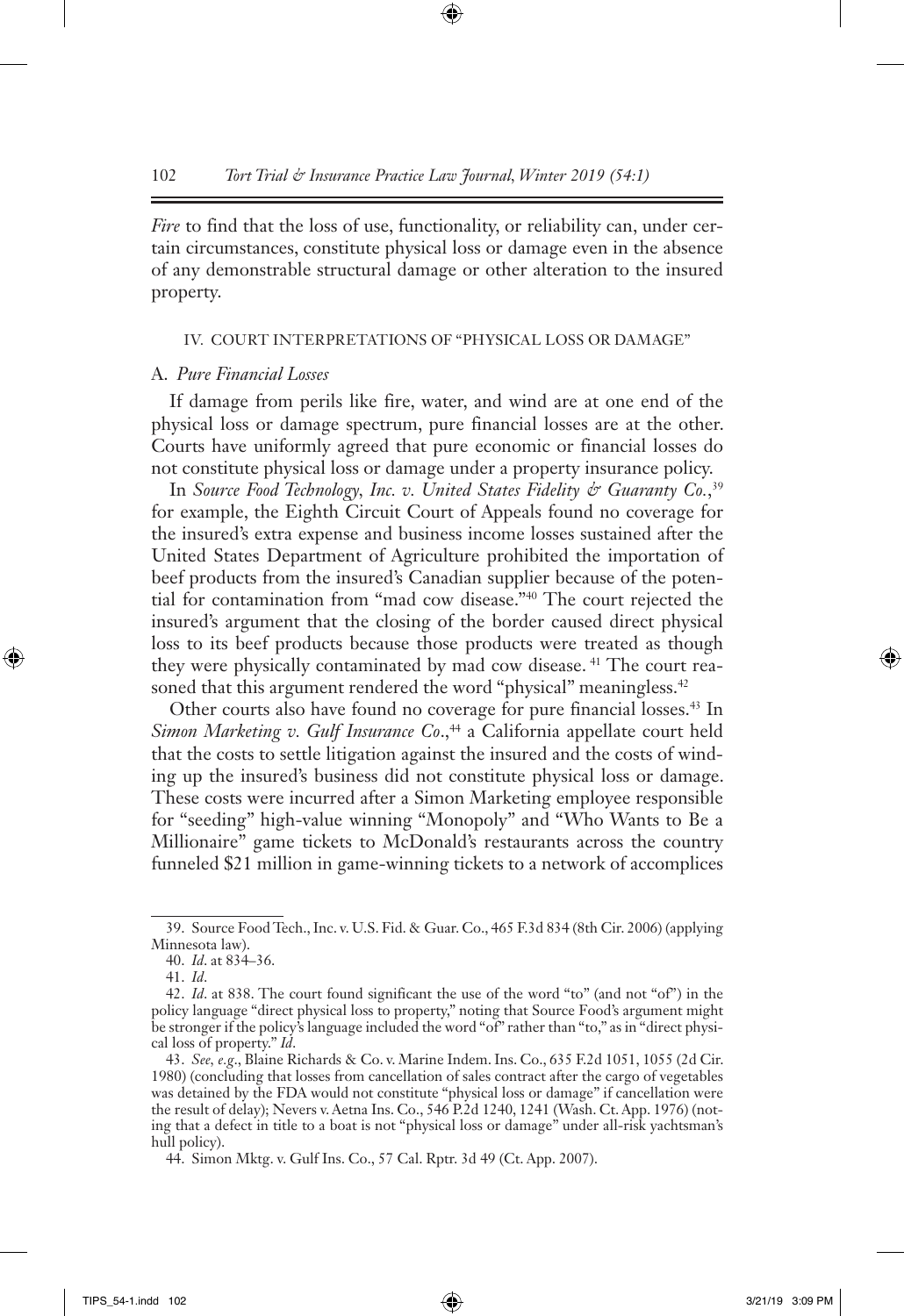in exchange for a kickback.45 This scheme led to lawsuits against Simon, cancellation of the contract between McDonald's, loss of other customers, and eventually the business itself.<sup>46</sup> The court found that "detrimental economic impact unaccompanied by a distinct, demonstrable, physical alteration of the property" was not compensable under a property insurance policy.47

A similar result can be seen in *J & J Pumps, Inc. v. Star Insurance Co*.,48 where a California federal court decided that the payment of tax penalties and interest incurred after one of  $J \& J's$  employees failed to pay  $J \& J's$ taxes did not constitute physical loss or damage. J & J sought recovery for the amounts it paid in penalties and interest under its commercial property insurance policy that also included employee dishonesty coverage.<sup>49</sup> Noting that "the threshold requirement for recovery under a contract of property insurance is that the insured property has sustained physical loss or damage," the court concluded that the "payment of tax penalties and interest simply do not constitute physical loss or damage."50

And in *Lissauer v. Fireman's Fund Insurance Co.*,<sup>51</sup> the Second Circuit Court of Appeals determined that losses suffered by an investor as a result of Bernard Madoff's Ponzi scheme were not "direct physical losses" recoverable under a homeowners policy.<sup>52</sup> The court concluded that "Lissauer cannot demonstrate that the account suffered a 'direct physical loss,' as required for coverage under the policy."53

Similarly, courts have found that the diminution in value of property alone does not constitute physical loss or damage. In *Crestview Country Club, Inc. v. St. Paul Guardian Insurance Co.*,<sup>54</sup> a Massachusetts federal court found no coverage for the cost to redesign a golf hole after the loss of a tree near the hole reportedly changed the hole's slope, rating, and character.<sup>55</sup> The court reasoned that the plain meaning of "physical" was "material" and that "an intangible loss in value of a golf course because of its slope rating, difficulty, etc. does not fit within this meaning."56

- 54. Crestview Country Club, Inc. v. St. Paul Guardian Ins. Co., 321 F. Supp. 2d 260 (D. Mass. 2004).
	- 55. *Id*. at 264.
	- 56. *Id*.

<sup>45.</sup> *Id*. at 50.

<sup>46.</sup> *Id*.

<sup>47.</sup> *Id.* at 53 (quoting 10A LEE R. Russ & Thomas F. Segalla, Couch on Insurance 3D § 148:46 (2005)).

<sup>48.</sup> J & J Pumps, Inc. v. Star Ins. Co., 795 F. Supp. 2d 1023, 1029 (E.D. Cal. 2011).

<sup>49.</sup> *Id*. at 1025.

<sup>50.</sup> *Id*. at 1028–29.

<sup>51.</sup> Lissauer v. Fireman's Fund Ins. Co., 459 F. App'x 67, 67–68 (2d Cir. 2012) (applying New York law).

<sup>52.</sup> *Id*. at 67.

<sup>53.</sup> *Id*. at 68.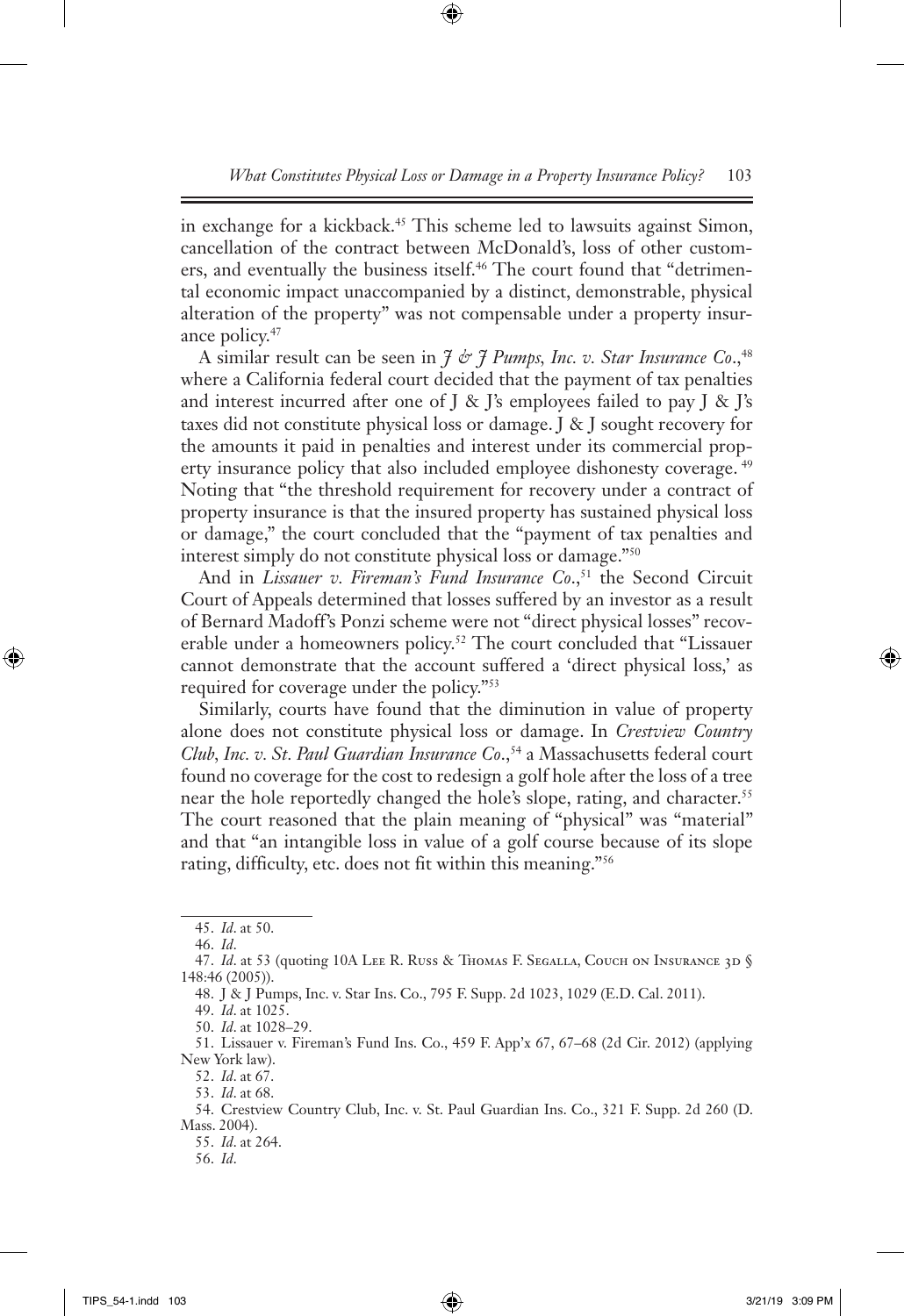As illustrated by these cases, courts have rejected attempts by policyholders to recover pure economic or financial losses under a standard property insurance policy. Courts have uniformly agreed that these types of losses do not constitute physical loss or damage.

## B. *Cosmetic or Aesthetic Changes*

In some insurance claims, an event causes only cosmetic or aesthetic changes to the insured property with no discernable effect on the insured property's value. Coverage in these types of cases depends on the specific policy language.

Where the policy insures against physical loss *or* damage, courts have found coverage for purely cosmetic damage. This issue arose in two recent cases where hail dented a metal roof but did not diminish the roof's function, value, or life expectancy.

In *Advanced Cable Co., LLC v. Cincinnati Insurance Co.*,<sup>57</sup> hail dented a metal roof of a commercial building owned by Advanced Cable, but none of the dents were visible from the ground, and there was no evidence that the roof had been compromised or had its useful life shortened.58 The policy in question insured against "direct physical loss."59 "Loss" was defined as "accidental loss or damage."60 A Wisconsin federal court ruled that the roof had sustained physical damage and physical alteration. The trial court reasoned that even though the denting was minor, it was "still a tangible alteration to the roof" and the policy did not require that damage be visible from a particular vantage point or that it reduce the useful life of the property to trigger coverage.<sup>61</sup> The Seventh Circuit affirmed, concluding that "denting changes the physical characteristics of the roof" and, thus, satisfied the "physical loss or damage" requirement.<sup>62</sup>

A Kansas federal court in *Great Plains Ventures, Inc. v. Liberty Mutual Fire Insurance Co.*<sup>63</sup> reached the same conclusion in a factually similar case. As in *Advanced Cable*, a hail storm caused indentations to the insured's roofs that were purely aesthetic in nature. The indentations were not visible from the ground and did not affect the functionality or service life of the roofs.<sup>64</sup>

<sup>57.</sup> Advanced Cable Co., LLC v. Cincinnati Ins. Co., No. 13-cv-229-wmc, 2014 U.S. LEXIS 32949 (W.D. Wis. Mar. 12, 2014), *aff'd*, 788 F.3d 743 (7th Cir. 2015).

<sup>58.</sup> *Id*. at \*5–9.

<sup>59.</sup> *Id*. at \*4.

<sup>60.</sup> *Id*.

<sup>61.</sup> *Id*. at \*31–32. The trial court framed the issue as "whether 'purely cosmetic' denting in the metal roof constitute[d] direct, physical and accidental loss or damage as a reasonable insured would understand those terms." *Id*. at \*4.

<sup>62.</sup> 788 F.3d at 747.

<sup>63.</sup> Great Plains Ventures, Inc. v. Liberty Mut. Fire Ins. Co., 161 F. Supp. 3d 970 (D. Kan. 2016).

<sup>64.</sup> *Id*. at 975.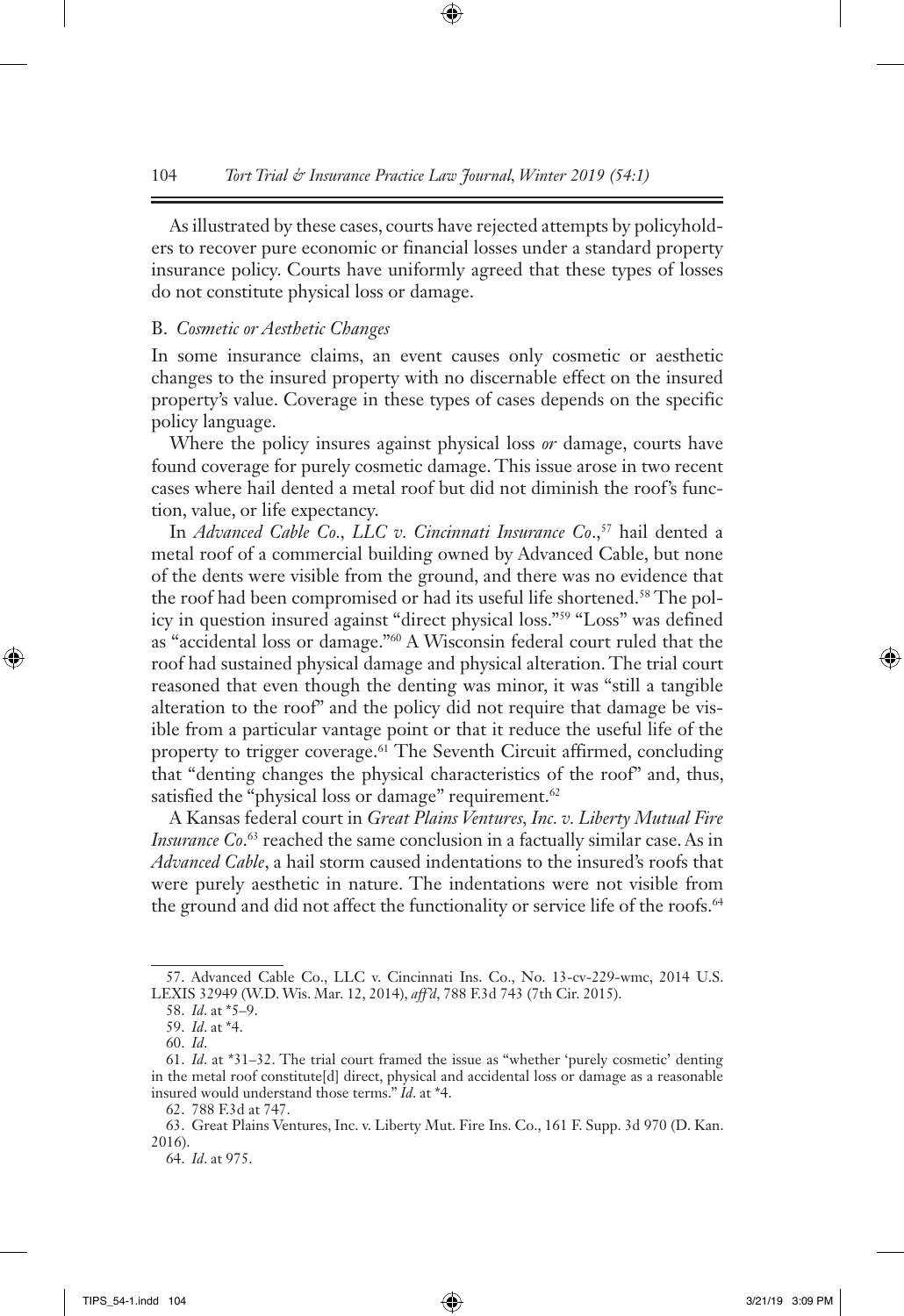Finding the *Advanced Cable* case persuasive, the court similarly concluded that "cosmetic hail dents physically alter an insured's property."65

But in *Rankin v. USAA Casualty Insurance Co.*,<sup>66</sup> a Colorado federal court came to a different conclusion in a case where the policy insured against "direct, physical loss." There, water leakage caused increased longitudinal cracks, known as "checking," in the logs of the Rankins' log home. There was no dispute that the "checking" was normal and that the logs remained structurally sound.<sup>67</sup> The Rankins, however, asserted that a "physical loss" had nothing to do with financial detriment and that they were entitled to the cost to tear down the house and rebuild it with logs containing smaller checks, at a cost \$1.3 million. USAA agreed that the checking was "direct" and "physical," but not a "loss," which it defined to be a "financial detriment."68 The court, noting the absence of the "or damage" language in the insuring agreement, agreed with USAA and held that there was no coverage because the new and increased checking caused no financial detriment to the insured. 69

In short, whether there is coverage for purely cosmetic or aesthetic changes to the insured property with no discernable effect on the insured property's value depends on the policy language. Where, as in *Advanced Cable* and *Great Plains*, the policy insures against "physical loss or damage," courts have found coverage. But where, as in *Rankin*, the policy insures against "physical loss," there may be no coverage.

## C. *Loss of Warranty*

Some policyholders have sought coverage for the loss of a manufacturer's warranty on commercial property. In *Glens Falls Insurance Co. v. Covert*, 70 a Texas appellate court found that the loss of warranty without proof of any demonstrable physical damage to the property did not trigger coverage. In *Covert*, the manufacturer of vehicle safety stabilizers owned by the insured (for eventual resale to others) withdrew its warranty after the stabilizers fell from a storage area to the floor below.<sup>71</sup> The stabilizers were in sealed units and, thus, could not be inspected for internal damage. Under these circumstances, the court found that there was no coverage because there was "no evidence of physical loss or damage" and because the loss of warranty "was a type of loss not covered."72

<sup>65.</sup> *Id*. at 978.

<sup>66.</sup> Rankin v. USAA Cas. Ins. Co., 271 F. Supp. 3d 1218 (D. Colo. 2017).

<sup>67.</sup> *Id*. at 1221.

<sup>68.</sup> *Id*. at 1226.

<sup>69.</sup> *Id*. at 1231.

<sup>70.</sup> Glens Falls Ins. Co. v. Covert, 526 S.W.2d 222 (Tex. Ct. App. 1975).

<sup>71.</sup> *Id*. at 222.

<sup>72.</sup> *Id.*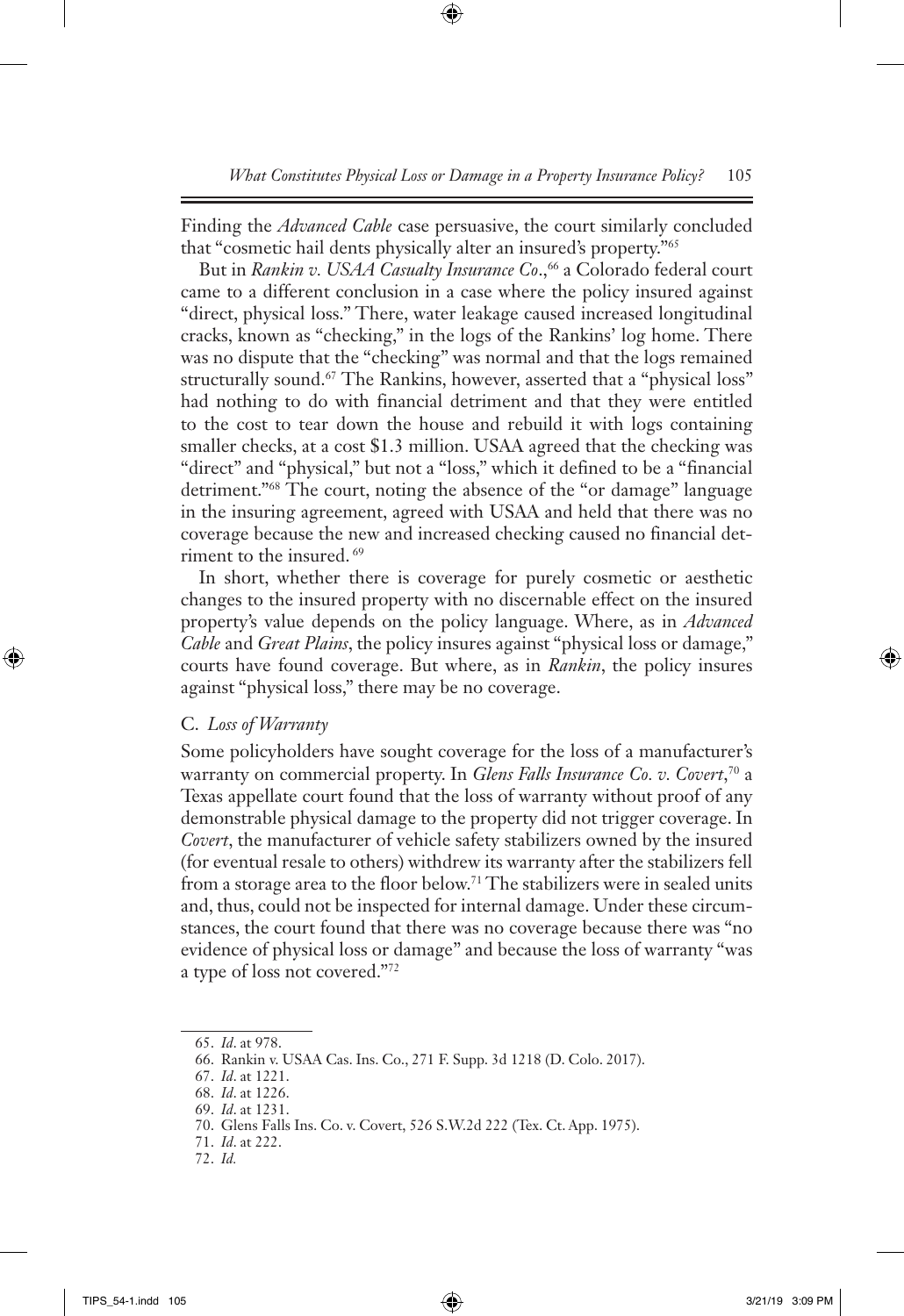#### D. *Loss of Merchantability*

A similar issue is whether the loss of merchantability of insured merchandise constitutes "physical loss or damage." Court interpretations in these cases have not been uniform.

Some courts have found that the loss of merchantability does not constitute physical loss or damage. In *Columbiaknit, Inc. v. Affiliated FM Insurance Co*.,73 the insured sought to recover for dry garments that were packed away with goods saturated by rainwater and later opened up. An Oregon federal court ruled that a retailer's decision not to sell certain garments as new, "in the absence of distinct and demonstrable physical change to the garment necessitating some remedial action that would preclude honestly marketing as first quality goods, is not a covered loss."74 The court cautioned that "[t]he recognition that physical damage or alteration of property at the microscopic level does not obviate the requirement that physical damage need be distinct and demonstrable."75 The court ruled that that to be covered, Columbiaknit had to demonstrate that its garments and fabric had been water-soaked, that they had developed an odor, mold, or mildew, or that the goods had been physically changed in such a way that the goods would develop an odor, mold, or mildew.76

The case *Meridian Textiles, Inc. v. Indemnity Insurance Co. of North America*77 is in accord. There, Meridian sought coverage for the diminution in value of the yarn stored in a warehouse damaged by fire even though it was not burned, water-soaked, or otherwise affected by fire, smoke, water, or humidity. Meridian claimed that its customers would not purchase the yarn at full value once they learned that it had been exposed to fire, smoke, heat, water, and mold.78 Citing as examples the *Covert* and *Columbiaknit* cases, a California federal court concluded that a customer's perception of loss of value was not, by itself, sufficient to trigger coverage.<sup>79</sup> Rather, the court found that the policy required proof of an actual physical loss, specifically that the yarn was water-damaged or that there was some tangible or detectable physical change in the yarn.<sup>80</sup>

79. *Id*. at \*17.

80. *Id*. at \*18.

<sup>73.</sup> Columbiaknit, Inc. v. Affiliated FM Ins. Co., No. 98-434-HU, 1999 U.S. Dist. LEXIS 11873 (D. Or. Aug. 4, 1999).

<sup>74.</sup> *Id*. at \*18.

<sup>75.</sup> *Id*.

<sup>76.</sup> *Id*. at \*21. The court noted that "if an article of retail clothing has an odor strong enough that it must be washed to remove it, (and the garment therefore cannot be sold as new) it has sustained physical damage and would be covered under an 'all-risk' property insurance policy." *Id*. at \*17.

<sup>77.</sup> Meridian Textiles, Inc. v. Indem. Ins. Co. of N. Am., No. CV 06-4766 CAS, 2008 U.S. Dist. LEXIS 91371 (C.D. Cal. Mar. 20, 2008).

<sup>78.</sup> *Id*. at \*2–3. Meridian Textiles made a claim for the diminution in value of the yarn that it sold in the secondary market. *Id*. at \*3.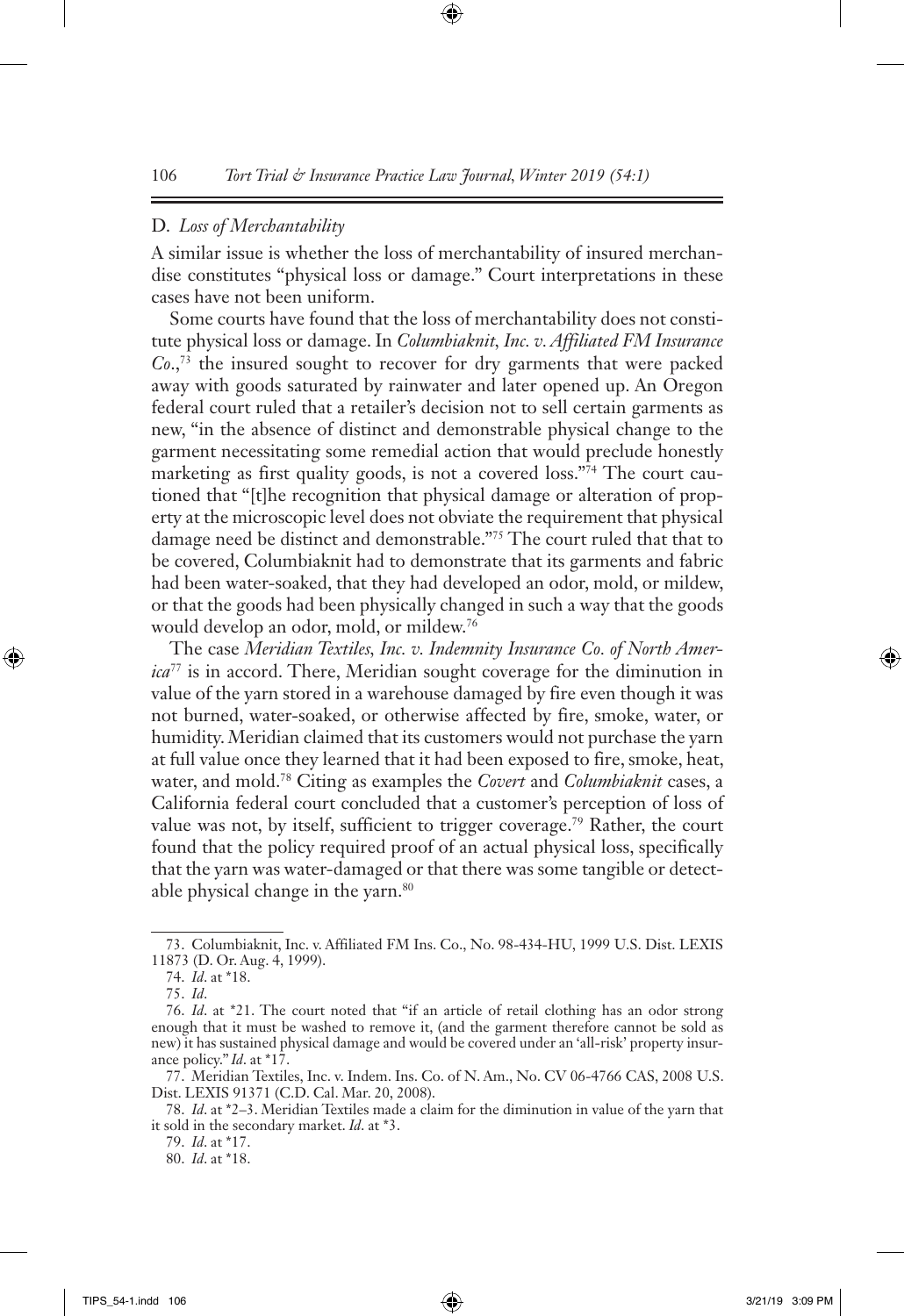A similar result can be seen in *Borton & Sons, Inc. v. Travelers Insurance Co.*81 In *Borton*, a Washington appellate court decided there was no coverage for an insured's claim that it was unable to sell apples stored in an undamaged warehouse after its sale of "inferior" apples that were exposed to leaking ammonia at a different warehouse eroded customer confidence in all of the insured's apples.82 Borton, citing *Western Fire* among other cases, argued that "direct physical loss" can occur in the absence of any physical damage to the property.83 The court, however, disagreed, concluding that "Borton's inability to sell the apples was not a 'direct physical loss' covered under the deluxe property coverage form."84

But in contrast to these cases, several other courts have found that a loss of merchantability can constitute physical loss or damage. In *General Mills, Inc. v. Gold Medal Insurance Co.*,<sup>85</sup> a Minnesota appellate court found coverage for oat stocks (destined for use in Cheerios cereal) that the FDA would not allow to be used in food products as a result of a contractor treating the oats with an unapproved pesticide.<sup>86</sup> The court reasoned that the function of General Mills' food products was to be sold with an assurance that they meet certain regulatory standards and that this function was "seriously impaired." 87 The court held that this "impairment of function and value" of the oak stocks constituted physical loss or damage.<sup>88</sup>

A New York appellate court reached a similar conclusion in *Pepsico, Inc. v. Winterthur International America Insurance Co.*,<sup>89</sup> which involved a claim for "off-tasting" soft drink products, resulting from faulty raw ingredients

89. Pepsico, Inc. v. Winterthur Int'l Am. Ins. Co., 806 N.Y.S.2d 709 (App. Div. 2005).

<sup>81.</sup> Borton & Sons, Inc. v. Travelers Ins. Co., No. 18100-6-III, 2000 Wash. App. LEXIS 93 (Ct. App. Jan. 25, 2000).

<sup>82.</sup> *Id*. at \*3. The roof of one of Borton's apple storage facilities collapsed from the weight of accumulated ice and snow. *Id*. at \*2. All of the apples, including Fuji apples, stored in the building were exposed to the elements as well as to leaking ammonia. *Id*. at \*2. Nonetheless, Borton repackaged and sold some of the apples without informing buyers that the fruit had involved in a roof collapse or exposed to ammonia. *Id*. Borton sought coverage for Fuji apples stored in a different warehouse that it was unable to sell allegedly because the sale of "inferior" apples from the damaged warehouse eroded confidence in all of Borton's apples. *Id*. at \*3

<sup>83.</sup> *Id*. at \*11. Borton cited *Sentinel Management Co. v. New Hampshire Insurance Co.*, 563 N.W.2d 296 (Minn. Ct. App. 1997), *Western Fire Insurance Co. v. First Presbyterian Church*, 437 P.2d 52 (Colo. 1968), and *Murray v. State Farm Fire & Casualty Co.*, 509 S.E.2d 1 (W. Va. 1998). *Id*. The *Borton* court distinguished *Sentinel* (asbestos contamination) and *Western Fire* (gasoline contamination), noting that "there was some physical effect on the covered property that triggered coverage" and that the home involved sustained damage because they were unsafe for habitation. *Id*. at \*12. The court distinguished *Murray*, a case involving potential physical damage from falling rocks, reasoning that "there was no real or even potential physical damage to the 1,089 bins of Fuji apples" and because the case conflicted with Washington law. *Id*. (citing Fuji v. State Farm Fire & Cas. Co., 857 P.2d 1051 (Wash. Ct. App. 1993)).

<sup>84.</sup> *Id*. at \*13.

<sup>85.</sup> Gen. Mills, Inc. v. Gold Medal Ins. Co., 622 N.W.2d 147 (Minn. Ct. App. 2001).

<sup>86.</sup> *Id*. at 150–51.

<sup>87.</sup> *Id*. at 152.

<sup>88.</sup> *Id*. (citing Sentinel Mgmt. Co. v. N.H. Ins. Co., 563 N.W.2d 296 (Minn. Ct. App. 1997)).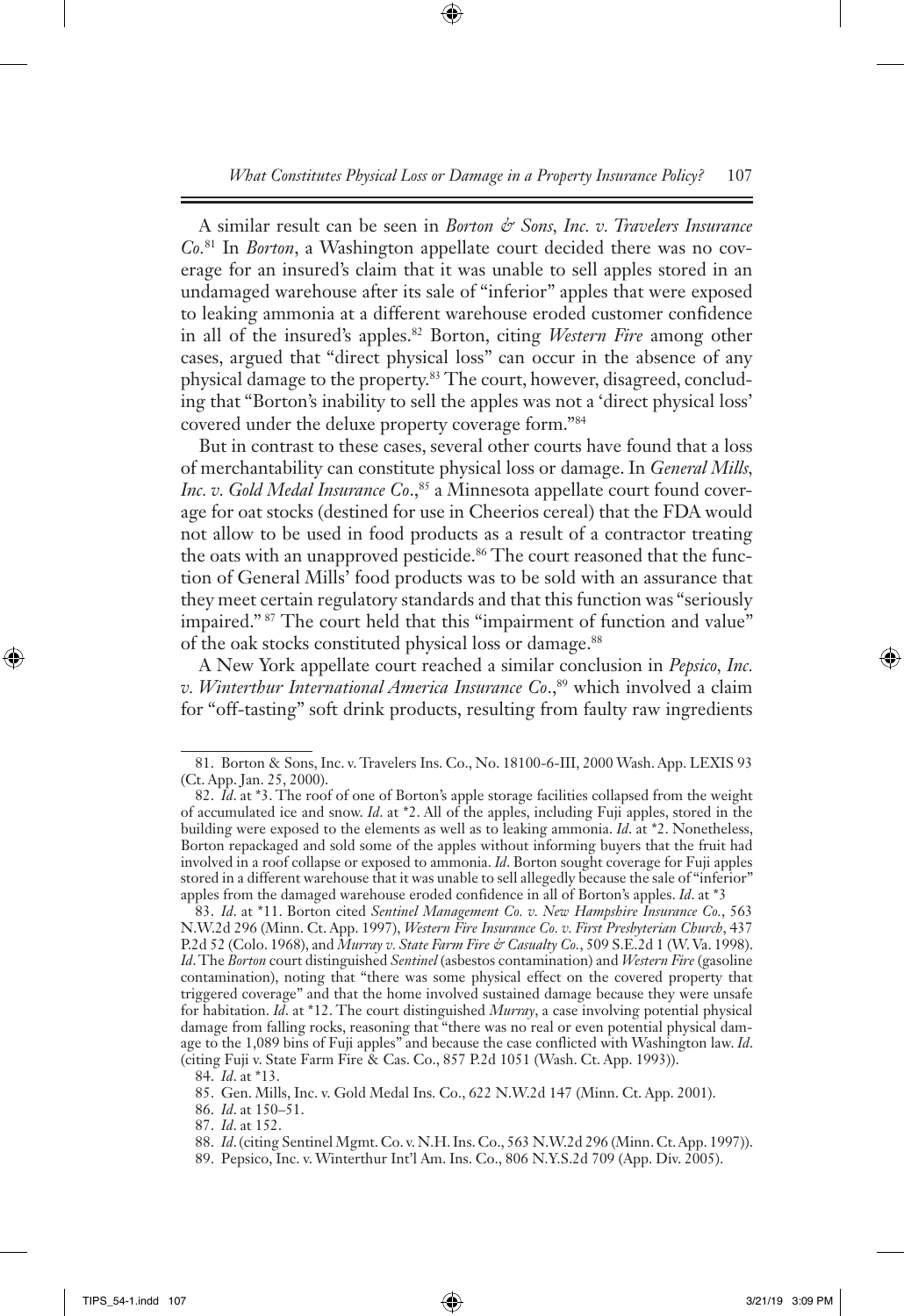supplied by third-party suppliers. The court rejected the insurer's argument that the insured's products were not physically damaged.<sup>90</sup> The court concluded that the insured did not have to prove a distinct demonstrable alteration of the physical structure of the products and that it was "sufficient under the circumstances of this case involving the unmerchantability of beverage products that the product's function and value have been seriously impaired, such that the product cannot be sold."91

The New Jersey court in *Customized Distribution Services v. Zurich Insurance Co*. 92 went even further when it ruled that customers' change in perception of a product constituted physical loss or damage. There, the insured failed to rotate products it stored for Campbell Soup Company and some shipments were made after the product expiration date.<sup>93</sup> In finding coverage for the insured's losses, a New Jersey appellate court concluded "that it was not necessary that the product's material or chemical composition be altered" and that the customers' change in perception was the "functional equivalent of damage of a material nature or an alteration in physical composition."94

In sum, the cases involving a loss of merchantability illustrate two distinct approaches. In *Columbiaknit*, *Meridian*, and *Borton*, the courts found that a loss of merchantability alone was not enough to satisfy the "physical loss or damage" requirement and that physical loss or damage requires proof of a distinct, demonstrable physical alteration of the insured property. But in *General Mills, Pepsico,* and *Customized*, the courts, faced with no demonstrable change or alteration of the insured property, relied on a loss of functionality and a change in market perception. But these interpretations of the term "physical" appear at odds with the word's plain meaning and essentially rendered that term meaningless.

## E. *Loss of Functionality or Reliability*

As noted, the courts in *General Mills* and *Pepsico* found that the "functional impairment" of food and beverage products constituted physical loss or damage. Similar arguments have been made in claims involving electronic equipment with mixed success.

Some courts have found that the mere failure of electronic equipment to operate or function properly is not physical loss or damage. In *MRI Healthcare Center of Glendale, Inc. v. State Farm General Insurance Co.*, 95 a California

<sup>90.</sup> *Id*. at 710.

<sup>91.</sup> *Id*.

<sup>92.</sup> Customized Distrib. Services v. Zurich Ins. Co., 862 A.2d 560 (N.J. Super. Ct. App. Div. 2004).

<sup>93.</sup> *Id*. at 562.

<sup>94.</sup> *Id*. at 565–66.

<sup>95.</sup> MRI Healthcare Ctr. of Glendale, Inc. v. State Farm Gen. Ins. Co., 115 Cal. Rptr. 3d 27 (Ct. App. 2010).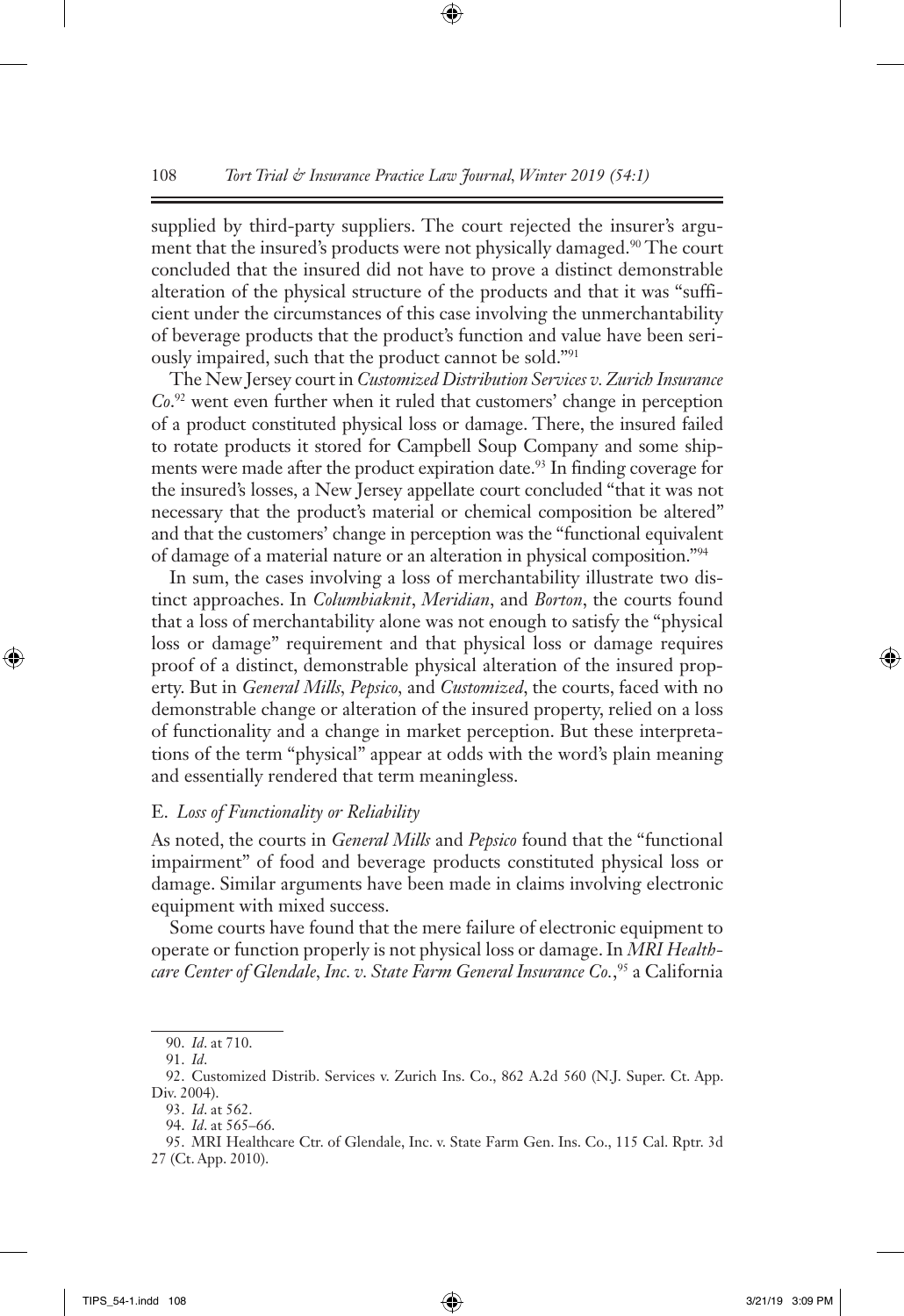appellate court found no coverage for an MRI machine that failed to turn on after it was "ramped down" to make repairs to a rain-damaged roof. 96 The court reasoned that for coverage to apply, "some external force must have acted upon the insured property to cause a physical change in the condition of the property."97 The court cited the absence of any "distinct, demonstrable [or] physical alteration" of the MRI machine and that the failure of the MRI machine to satisfactorily "ramp up" was not physical damage.<sup>98</sup>

The court in *AFLAC Inc. v. Chubb & Sons*<sup>99</sup> reached the same conclusion in a claim for the costs of converting computer systems from two-digit to four-digit date recognition capability in anticipation of the Y2K computer problem. The Georgia Court of Appeals concluded that the phrase "direct physical loss or damage" contemplates "an actual change in insured property then in a satisfactory state, occasioned by accident or other fortuitous event directly upon the property causing it to become unsatisfactory for future use or requiring that repairs be made to make it so."100 The court concluded that there was no requisite physical loss or damage and no actual change in the computer systems from a fortuitous event

But some courts have determined that the loss of use, functionality, or reliability of electronic equipment constitutes physical loss or damage. *Wakefern v. Liberty Mutual Fire Insurance Co.*101 is one example. There, Wakefern's supermarkets suffered food spoilage and business income losses during the August 2003 blackout, which occurred after the proper operation of protective relay devices caused the de-energizing of transmission lines.<sup>102</sup> After finding the undefined term "physical damage" to be ambiguous, the New Jersey appellate court held that "the electrical grid was 'physically damaged' because, due to a physical incident or series of incidents, the grid and its component generators and transmission lines were physically incapable of performing their essential function of providing electricity." 103

<sup>96.</sup> As a result of storms in the spring of 2005, MRI Healthcare's landlord had to repair the roof over the room housing the MRI machine. *Id*. at 31. These repairs could not be undertaken until the MRI machine was demagnetized, or "ramped down." *Id*. But once the machine was ramped down, it failed to ramp back up. *Id*.

<sup>97.</sup> *Id*. at 38.

<sup>98.</sup> *Id*. Because the accidental direct physical loss requirement was part of the policy's insuring clause, the court noted that MHC bore the burden of proof. *Id*. at 36.

<sup>99.</sup> AFLAC Inc. v. Chubb & Sons, 581 S.E.2d 317 (Ga. Ct. App. 2003).

<sup>100.</sup> *Id*. at 319.

<sup>101.</sup> Wakefern v. Liberty Mut. Fire Ins. Co., 968 A.2d 724 (N.J. Super. Ct. App. Div. 2009).

<sup>102.</sup> *Id*. at 727, 731.

<sup>103.</sup> *Id*. at 734. Liberty's service interruption coverage required "physical damage" to certain off-premises electrical equipment and property. *Id*. at 728.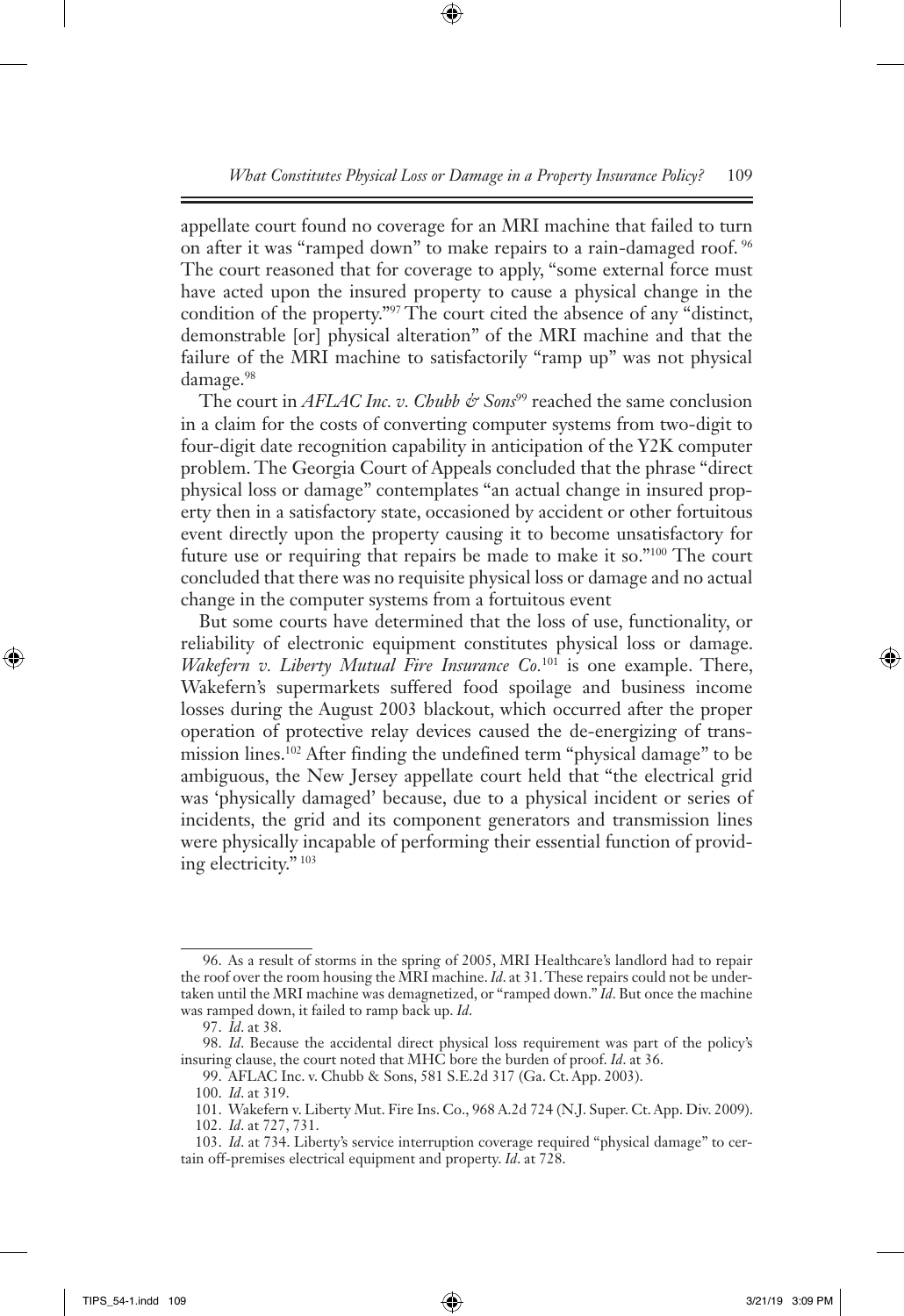A similar result can be seen in *Stack Metallurgical Services Inc. v. Travelers Indemnity Co. of Connecticut*. 104 There, the insured's furnace used to heat treated medical devices could no longer be used for that purpose after the furnace became contaminated with lead particles from a disintegrating lead hammer that was left behind in the furnace.<sup>105</sup> In ruling that the insured established the requisite physical loss or damage for its business income claim, an Oregon federal court concluded that "the physical change in the furnace from a release of lead particles, which prevented the furnace from being used for its ordinary expected purpose, is fairly characterized as a 'direct physical loss of or damage to' the furnace."106

Finally, the court in *Ashland Hospital Corp. v. Affiliated FM Insurance Co*. 107 determined that the "loss of reliability" of electronic equipment constituted physical loss or damage. In *Ashland*, a hospital's computer equipment used to store medical records was subjected to elevated temperatures when the air conditioning equipment failed.<sup>108</sup> Thereafter, the equipment manufacturer recommended replacement because it could "no longer confirm the long term reliability" of the exposed equipment.109 In finding coverage, the Kentucky federal court decided that the "core function and value" of the equipment was to provide the insured hospital with "99.999% guaranteed reliability of critical data" and the equipment's "value—its insurable risk—is its reliability."110

As these cases illustrate, courts have taken two distinct approaches in claims involving the loss of functionality of electronic equipment. Some courts have relied on the traditional definition of "physical" in finding that physical loss or damage requires a distinct, demonstrable physical alteration of the equipment. But other courts have given "physical" a broader interpretation in finding that the loss of use, functionality, or reliability constitutes physical loss or damage.

110. *Id*. at \*15.

<sup>104.</sup> Stack Metallurgical Servs. Inc. v. Travelers Indem. Co., No. 05-1315-JE, 2007 U.S. Dist. LEXIS 9267 (D. Or. Feb. 7, 2007).

<sup>105.</sup> *Id*. at \*2–3.

<sup>106.</sup> *Id*. at \*25.

<sup>107.</sup> Ashland Hosp. Corp. v. Affiliated FM Ins. Co., No. 11-16-DBL-EBA, 2013 U.S. Dist. LEXIS 114730 (E.D. Ky. Aug. 14, 2013).

<sup>108.</sup> *Id*. at \*2. Alarms within the equipment alerted EMC that various component parts of the unit had been exposed to increased temperatures. The EMC equipment ultimately went into a failed state, rendering the system unavailable for a period of several hours. *Id*.

<sup>109.</sup> *Id*. at \*4. According to an EMC engineer, the event logs from the overheat event showed that hundreds of components failed from thermal over-temperature conditions. *Id*. at \*3. Some drives reported "media errors" meaning that they either could not read new data, or could not have new data written onto them. *Id*. Other drives reported hardware errors. *Id*.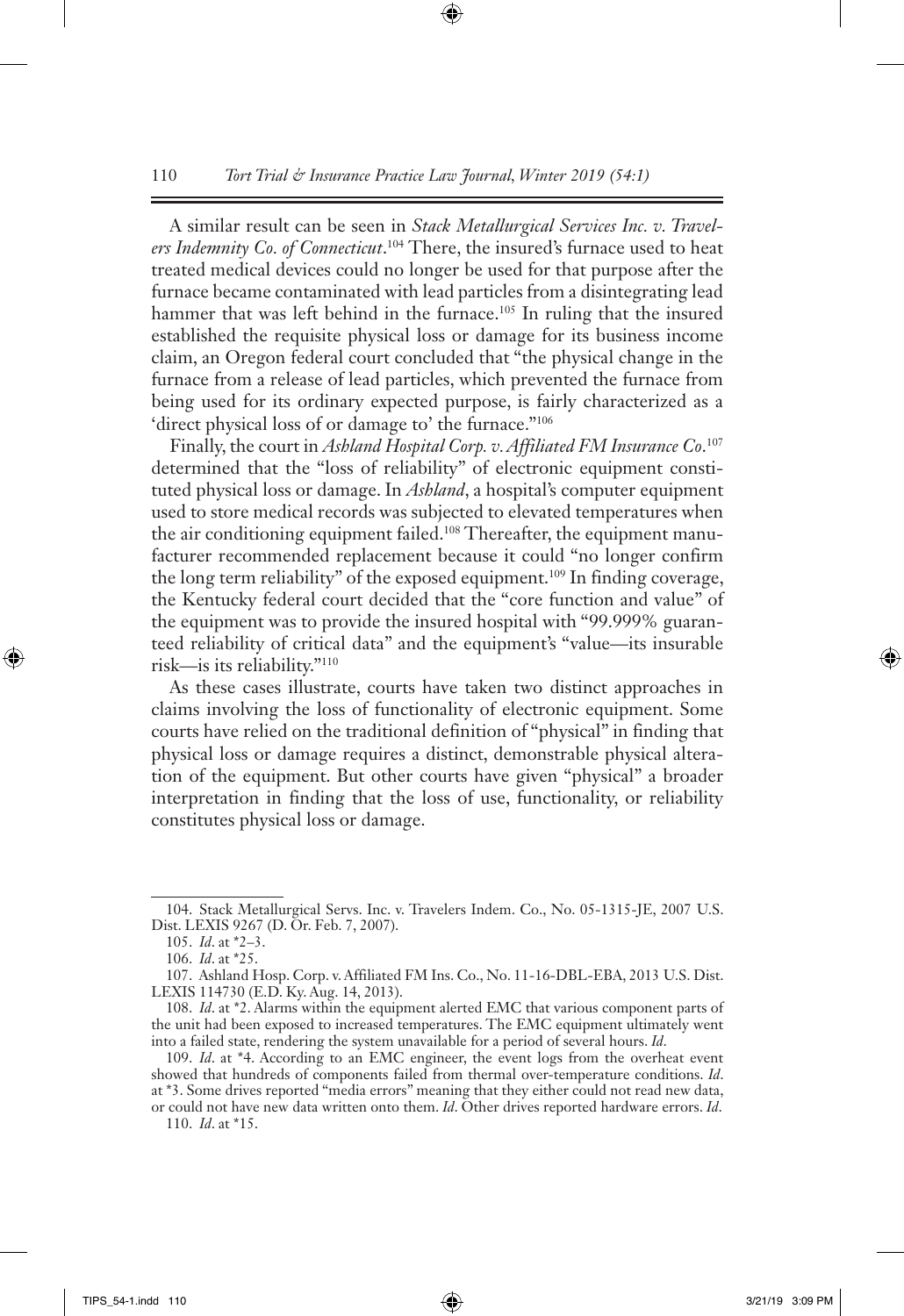## F. *Loss of Use from Threat of Damage, Lack of Access, or Lack of Power*

Some insureds have claimed that the loss of use of insured property from the threat of future damage, lack of access, or lack of power constitutes physical loss or damage. In most cases, courts have found that the loss of use in these circumstances does not constitute physical loss or damage.

In *Phoenix Insurance Co. v. Infogroup, Inc.*,<sup>111</sup> an Iowa federal court held that loss of use of insured property due to the threat of flood was not physical loss or damage.112 Citing the dictionary definition of "physical," the court said that the "common usage of physical in the context of a loss therefore means the loss of something material or perceptible on some level."113 The court found that "mere loss of use does not constitute physical loss or damage."114 The court noted that while a loss of use may in some cases constitute a physical loss, it found that "interpretation of physical loss as requiring only loss of use stretches 'physical' beyond its ordinary meaning and may, in some cases, 'render the word 'physical' meaningless.'"115

Similarly, the court in *Roundabout Theatre Co. v. Continental Casualty Co*. 116 found that physical loss or damage did not include loss of use when the insured's theatre became inaccessible because the city closed a nearby street after a building collapsed. The New York appellate court found that a policy requiring "loss of, damage to, or destruction of property" did not encompass the "loss of use" of property.117 In doing so, the appellate court

<sup>111.</sup> Phoenix Ins. Co. v. Infogroup, Inc., 147 F. Supp. 3d 815 (S.D. Iowa 2015).

<sup>112.</sup> *Id*. at 825. The insured relocated its business due to a threat of flooding from the nearby Missouri River. *Id*. at 820.

<sup>113.</sup> *Id*. at 823.

<sup>114.</sup> *Id*. at 825. The court rejected Infogroup's claim that it lost use of its facilities because a small group of employees, equipment, and key internet servers remained at the facilities. *Id*. at 824.

<sup>115.</sup> *Id*. at 825 (quoting in part Source Food Tech., Inc. v. U.S. Fid. & Guar. Co., 465 F.3d 834, 838 (8th Cir. 2006)). The court added that "physical loss or damage" therefore "requires a material loss amounting to something greater than the threat of loss, even if that loss is tangential or minimal." *Id*.

<sup>116.</sup> Roundabout Theatre Co. v. Cont'l Cas. Co., 751 N.Y.S.2d 4 (App. Div. 2002). The Roundabout was staging the musical Cabaret at the Kit Kat Club. *Id*. at 5. After the street closure, Roundabout canceled 35 performances of Cabaret. *Id*. The theatre sustained minor damage to its roof and air conditioning system, which was repaired within one day. *Id*.

<sup>117.</sup> *Id*. at 6. The policy's business interruption coverage included the following "Insuring Agreement":

The Company agrees to pay to the Insured such loss . . . as the Insured shall necessarily incur in the event of interruption, postponement or cancellation of an Insured Production as a direct and sole result of loss of, or damage to, or destruction of property or facilities (including the theatre building occupied . . . by the Insured and [certain equipment], contracted by the Insured for use in connection with such Protection, caused by the perils insured against, and occurring during the term of coverage . . . .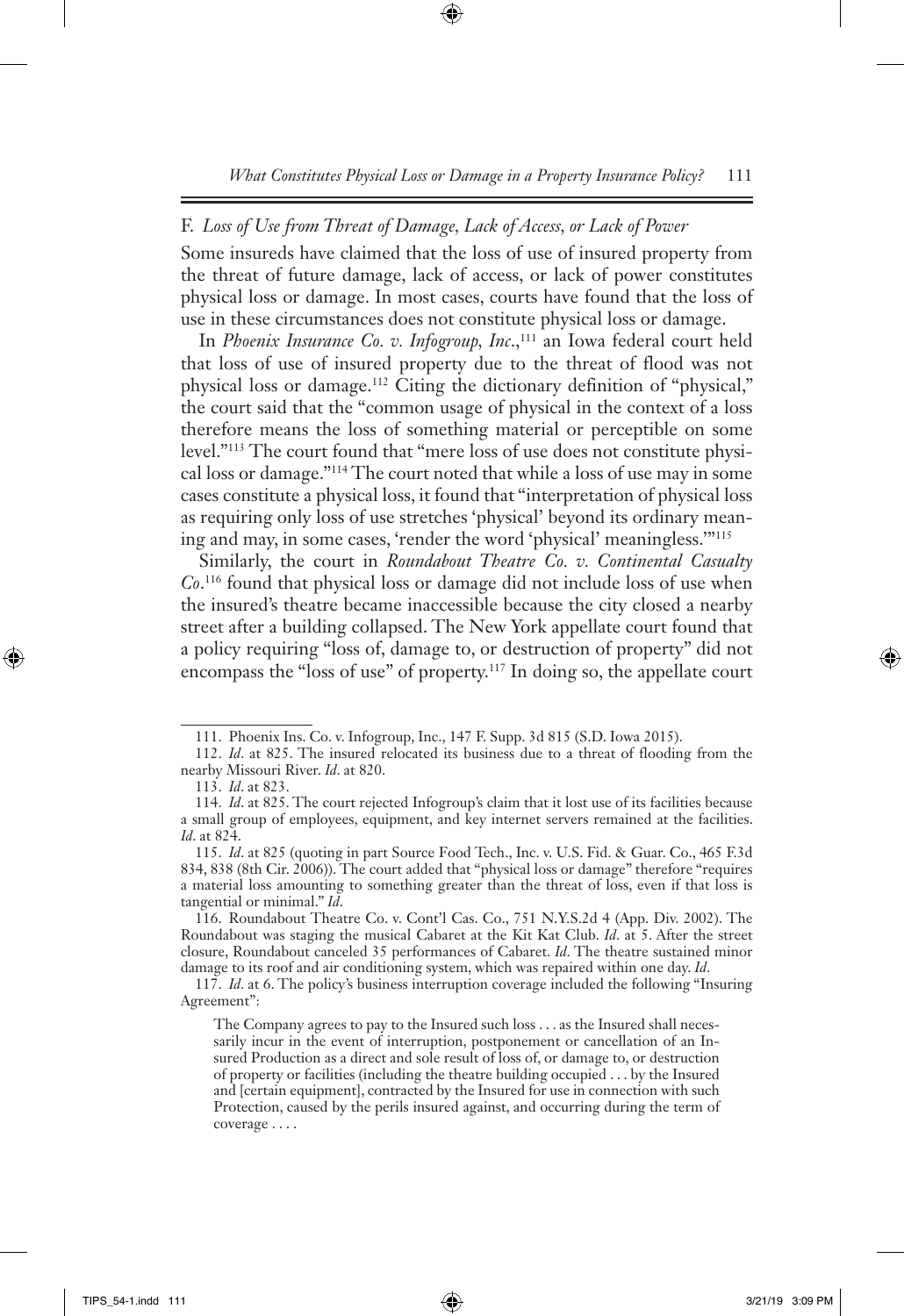rejected the trial court's finding that the phrase "loss of" would be redundant to "destruction of" property if it did not mean "loss of use."118 The court reasoned that the "loss of" language was not redundant because it could refer to theft or misplacement of theatre property.<sup>119</sup>

Likewise, another New York appellate court in *Newman Myers Kreines Gross Harris, P.C. v. Great Northern Insurance Co*. 120 ruled there was no coverage for the insured law firm's business income losses sustained after Consolidated Edison preemptively shut off power to lower Manhattan in advance of Superstorm Sandy. The court found that the loss of use of the insured's law offices did not constitute physical loss or damage because the "physical loss or damage" requirement "unambiguously, requires some form of actual, physical damage to the insured premises."121

In the same way, the Eighth Circuit Court of Appeals in *Pentair, Inc. v. American Guarantee & Liability Insurance Co.*122 determined that the inability of the insured's suppliers to function after a power failure did not constitute physical loss or damage. Lacking power, the suppliers could not manufacture products they were supplying to Pentair.<sup>123</sup> When production resumed two weeks later, Pentair shipped orders from Taiwan via airfreight to meet its customers' needs for the Christmas season, resulting in additional costs.124 The court rejected the insured's argument that its suppliers' inability to function after the power outage constituted direct physical loss or damage, reasoning that this "would mean that direct physical loss or damage is established *whenever* property cannot be used for its intended purpose."125

And in *Heller's Gas, Inc. v. International Insurance Co. of Hannover Ltd.*,<sup>126</sup> a Pennsylvania federal court found no coverage where the insured's bulk propane storage tanks were rendered unusable because sinkholes

*Id*. at 5. The "Perils Insured" clause in the policy provided that "This coverage insures against all risks of direct physical loss or damage to the property described in Paragraph I . . . , except as hereinafter excluded." *Id*. The policy did not include Ingress/Egress or Civil Authority coverage. *See id*. at 6.

<sup>118.</sup> *Id*.

<sup>119.</sup> *Id*. at 8.

<sup>120.</sup> Newman Myers Kreines Gross Harris, P.C. v. Great N. Ins. Co., 17 F. Supp. 3d 323 (S.D.N.Y. 2014). Consolidated Edison shut off power to preserve the integrity of its utility system in the event of flooding from the oncoming storm. *Id*. at 325.

<sup>121.</sup> *Id*. at 331. The court observed that the "words 'direct' and 'physical,' which modify the phrase 'loss or damage,' ordinarily connote actual, demonstrable harm of some form to the premises itself . . . ." *Id*.

<sup>122.</sup> Pentair, Inc. v. Am. Guar. & Liab. Ins. Co., 400 F.3d 613 (8th Cir. 2005) (applying Minnesota law).

<sup>123.</sup> In *Pentair*, an earthquake that struck Taiwan caused a power outage to two Taiwanese factories that supplied products to Pentair. *Id*. at 614.

<sup>124.</sup> *Id*.

<sup>125.</sup> *Id*. at 616.

<sup>126.</sup> Heller's Gas, Inc. v. Int'l Ins. Co., No. 4:15-CV-01350, 2017 U.S. Dist. LEXIS 151072 (M.D. Pa. Sept. 18, 2017).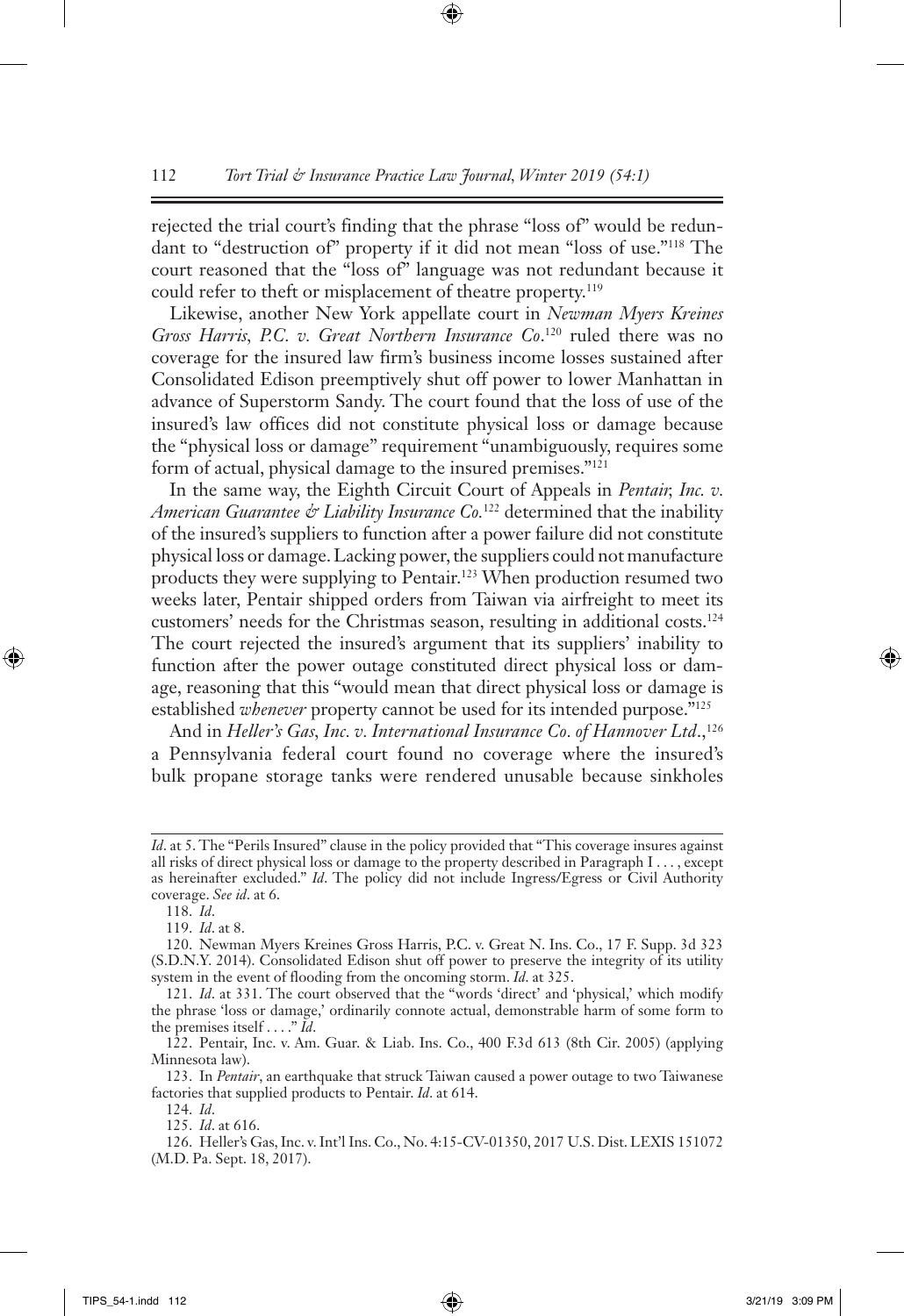developed at the base of tanks. The insured sought coverage for damage to the tanks, arguing that the sinkhole rendered the tanks unusable.127 In rejecting the insured's argument, the court distinguished those cases where courts found coverage for loss of use due to the presence of bacteria or odors. The court reasoned that these cases did not address whether a non-gaseous or bacterial-related condition on non-covered property in this case land—can constitute a physical loss.128

But two courts have ruled otherwise. In *Murray v. State Farm Fire &*  Casualty Insurance Co., <sup>129</sup> West Virginia's highest court found coverage for homes rendered unusable or uninhabitable because of the threat of a future rock fall from an abandoned rock quarry, which had already caused extensive damage to neighboring homes.<sup>130</sup> The court determined that the insureds suffered "direct physical loss" to insured property even "in the absence of structural damage to the insured property."131 The *Murray* court reasoned that the homes "became unsafe for habitation, and therefore suffered real damage when it became clear that rocks and boulders could come crashing down at any time."132

And in *Manpower Inc. v. Insurance Co. of the State of Pennsylvania*, 133 a Wisconsin federal court ruled that the inaccessibility of personal property constituted a physical loss. There, Manpower sought coverage for the value of its business personal property that became inaccessible after a portion of the office building in which it was located collapsed. The court found that the insured suffered a "loss" of its interest in this property when the collapse prevented it from using the property for its intended purposes.<sup>134</sup> The court reasoned that the loss was "physical" because it was caused by a physical event—the collapse—"which created a physical barrier between the insured and its property."135 But the court acknowledged that an issue remained as to "how to calculate damages in light of the fact that the property is undamaged and probably will be recovered."136 The court observed that when recovered, the property might have value, and that value may need to be deducted from Manpower's damages.<sup>137</sup>

- 136. *Id*. at \*24–25 n.11.
- 137. *Id*. at \*25 n.11.

<sup>127.</sup> *Id*. at \*20.

<sup>128.</sup> *Id*. at \*23.

<sup>129.</sup> Murray v. State Farm Fire & Cas. Ins. Co., 509 S.E.2d 1 (W. Va. 1998).

<sup>130.</sup> *Id*. at 4–5.

<sup>131.</sup> *Id*. at 17.

<sup>132.</sup> *Id*.

<sup>133.</sup> Manpower Inc. v. Ins. Co. of Penn., No. 08C0085, 2009 U.S. Dist. LEXIS 108626 (E.D. Wis. Nov. 3, 2009).

<sup>134.</sup> *Id*. at \*23–24.

<sup>135.</sup> *Id*. at \*21.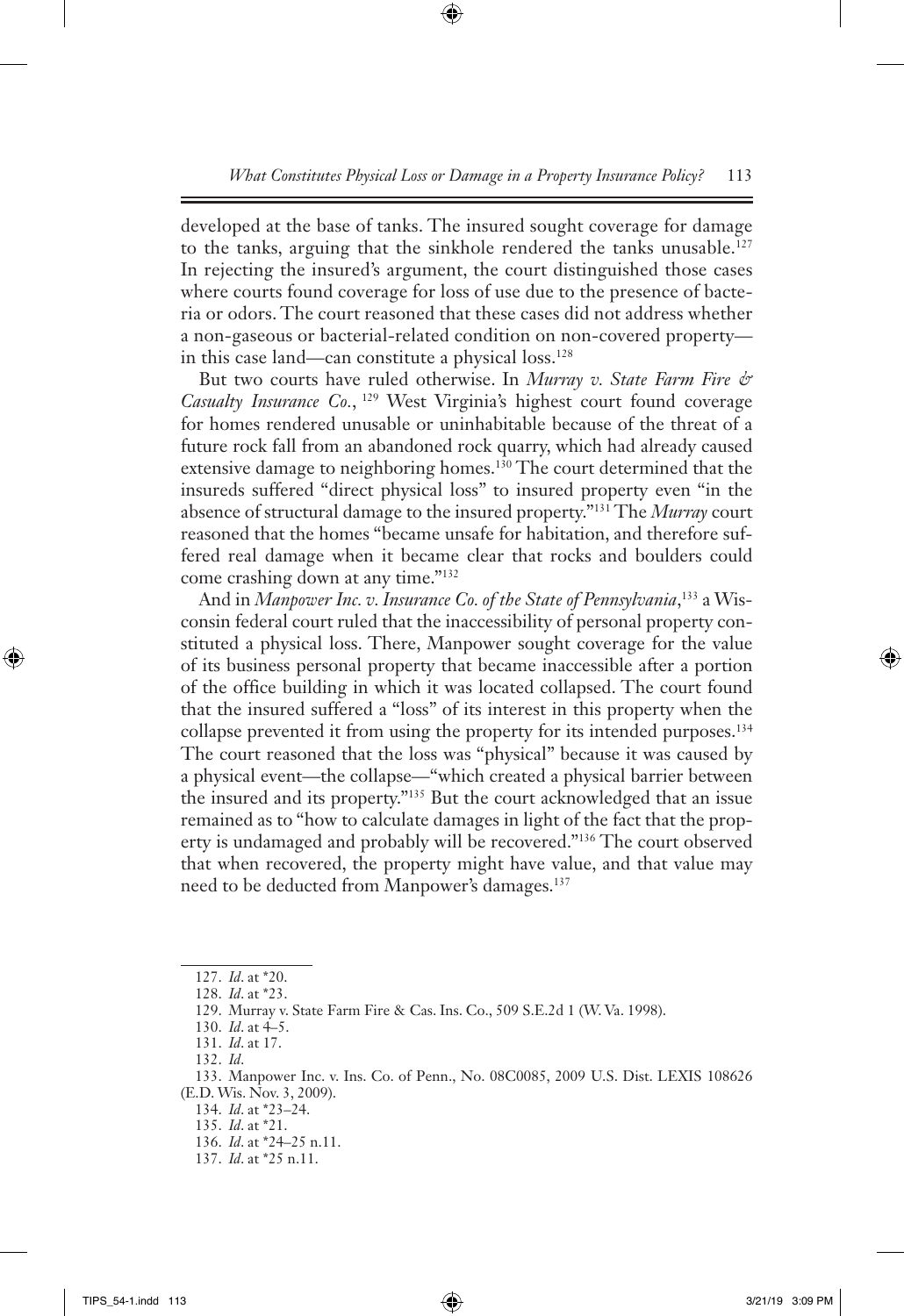In short, courts are fairly uniform in finding that loss of use from the threat of damage, lack of access, or lack of power does not constitute physical loss or damage. *Murray* and *Manpower*, however, are exceptions. Despite the clear absence of any demonstrable physical alteration of insured property, the *Murray* and *Manpower* courts found that property rendered unusable from the threat of structural damage or the loss of access constituted physical loss or damage. Several courts, however, have declined to follow the reasoning in *Murray*, including those in *Infogroup* and *Newman Myers*.

#### G. *Loss of Use from Bacteria, Odor, or Noxious Gases*

The presence of bacteria, odor, smoke, or noxious gases may constitute physical loss or damage where insured property has been rendered uninhabitable or unusable for its intended purpose. As discussed previously, the Colorado Supreme Court in *Western Fire Insurance Co. v. First Presbyterian Church*138 held that a church building sustained physical loss when it was rendered uninhabitable and dangerous because of the accumulation of gasoline under and around the church.139

Other courts have relied on *Western Fire* to find that the "physical loss or damage" requirement has been satisfied in cases involving a variety of odors. For instance, the Oregon appellate court in *Farmers Insurance Co. of Oregon v. Trutanich*, 140 found that odor from methamphetamine cooking by tenants in the insured's leased home constituted physical loss or damage.141 The court held "that odor was 'physical' because it damaged the house."<sup>142</sup> The court found the *Western Fire* case "on point and persuasive" and concluded that the "pervasive odor" that persisted in the house was evidence of physical damage.143

Similarly, in *Mellin v. Northern Security Insurance Co.*,<sup>144</sup> the New Hampshire Supreme Court concluded that cat urine odor that entered the insured's condominium unit from a neighboring unit could constitute physical loss or damage.145 The court conceded that "physical loss" required "a distinct

145. *Id*. at 801.

<sup>138.</sup> W. Fire Ins. Co. v. First Presbyterian Church, 437 P.2d 52 (Colo. 1968).

<sup>139.</sup> *Id*. at 55. In *Western Fire*, the insured, acting on orders of the local fire department, closed its church building because gasoline infiltration in the soil under and around the church building and gasoline vapor accumulation inside the church made it uninhabitable. *Id.* at 54. Western Fire denied the insured's claim for the cost to remedy the infiltration and contamination problem. *Id*.

<sup>140.</sup> Farmers Ins. Co. v. Trutanich, 858 P.2d 1332 (Or. Ct. App. 1993).

<sup>141.</sup> The Oregon appellate court held "that odor was 'physical' because it damaged the house." *Id*. at 1335. The court found the *Western Fire* case "on point and persuasive" and concluded that the "pervasive odor" that persisted in the house was evidence of physical damage. *Id*. at 1335-36.

<sup>142.</sup> *Id*. at 1335.

<sup>143.</sup> *Id*. at 1335–36.

<sup>144.</sup> Mellin v. N. Sec. Ins. Co., 115 A.3d 799 (N.H. 2015).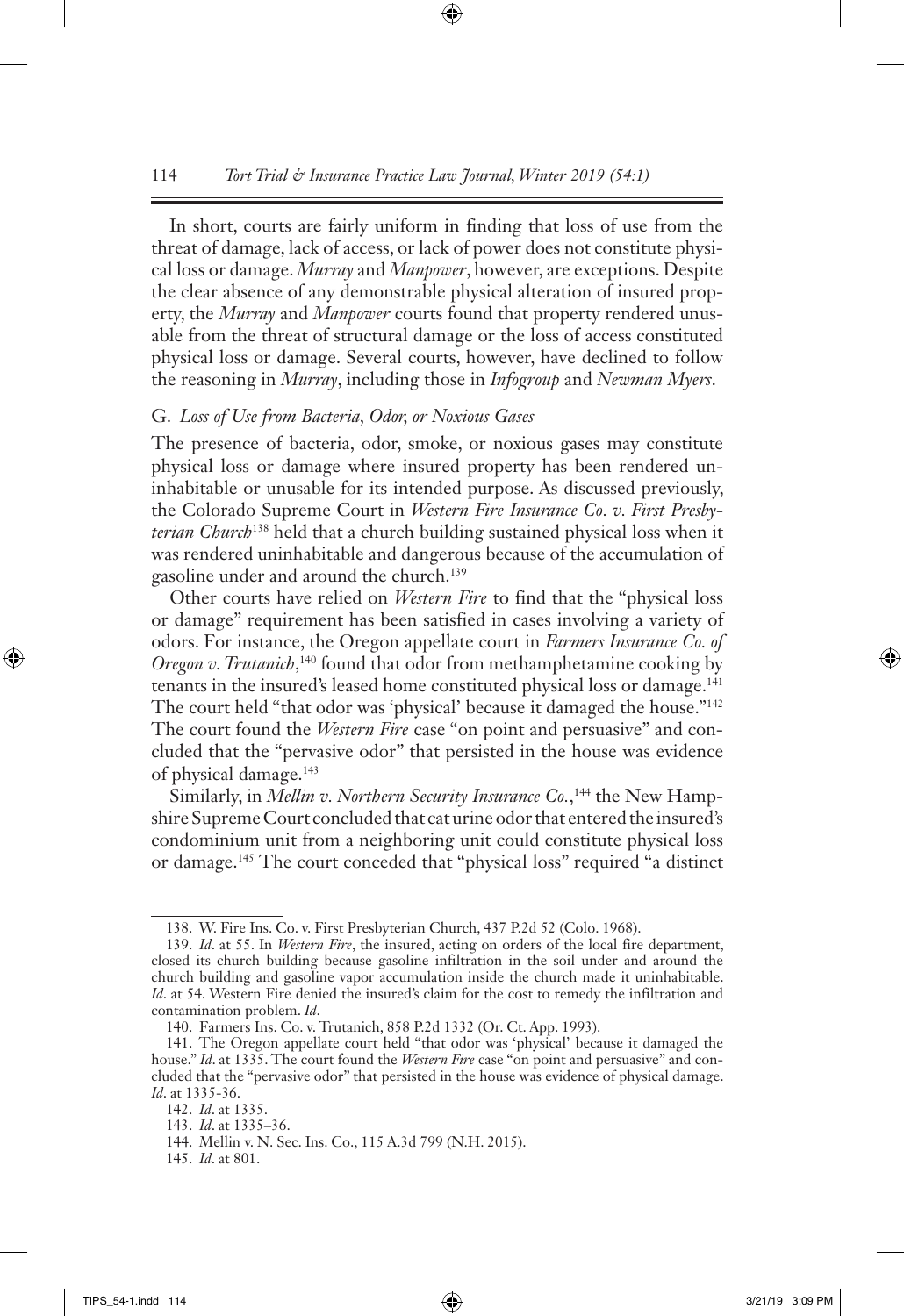and demonstrable alteration of the insured property."146 But the court found that this included "not only tangible changes to the property that can be seen or touched" but also "changes that are perceived by the sense of smell and that exist in the absence of structural damage."147 The *Mellin* court reasoned that "[e]vidence that a change rendered the insured property temporarily or permanently unusable or uninhabitable may support a finding that the loss was a physical loss to the insured property"148 The court expressed no opinion as to whether the Mellins' loss met this standard and remanded the case back to the trial court for that determination.<sup>149</sup>

Similarly, two courts decided that the presence of a noxious odor from the "off-gassing" of sulfide gases and other toxic chemicals from "Chinese Drywall" constituted physical loss or damage. In *Travco Insurance Co. v. Ward*, 150 a Virginia federal district judge rejected the insurer's argument that physical damage required some physical alteration or injury to the property's structure and found that the insured's residence had suffered a direct physical loss because "the building in question has been rendered unusable by physical forces."151 Likewise, a Louisiana federal court in *In re Chinese Manufactured Drywall Products Liability Litigation*, 152 concluded that the Chinese drywall caused a "distinct, demonstrable, physical alteration" of the insureds' homes by corroding the silver and copper elements in the homes, as well as by emitting odorous gases.<sup>153</sup> But in both of these cases, the courts ultimately found that the losses were still not covered due to policy exclusions.154

Courts also have found that the presence of bacteria may constitute physical loss or damage. In *Motorists Mutual Insurance Co. v. Hardinger*, 155 the Third Circuit Court of Appeals applying Pennsylvania law ruled that the issue of whether the presence of *E. coli* bacteria in the well of the insureds' home constituted physical loss or damage was a fact issue for the

150. Travco Ins. Co. v. Ward, 715 F. Supp. 2d 699 (E.D. Va. 2010), *aff'd on other grounds*, 504 F. App'x 251 (4th Cir. 2013).

151. *Id*. at 702–04, 708.

152. *In re* Chinese Manufactured Drywall Prods. Liab. Litig., 759 F. Supp. 2d 822 (E.D. La. 2010).

153. *Id*. at 831.

154. In *Travco*, the court found that the latent defect, faulty materials, corrosion, and pollution exclusions barred coverage for the cost of removing and replacing the Chinese drywall and for all of the damages claimed to have been caused by the Chinese drywall. *Travco*, 715 F. Supp. 2d at 710–18. The court in *In re Chinese Drywall* found that claims were excluded by exclusions for "faulty materials" and "corrosion" and that the damages did not constitute a covered "ensuing loss." *In re Chinese Drywall*, 759 F. Supp. 2d at 843–51.

155. Motorists Mut. Ins. Co. v. Hardinger, 131 F. App'x 823 (3d Cir. 2005) (applying Pennsylvania law).

<sup>146.</sup> *Id*. at 805.

<sup>147.</sup> *Id*.

<sup>148.</sup> *Id*.

<sup>149.</sup> *Id*.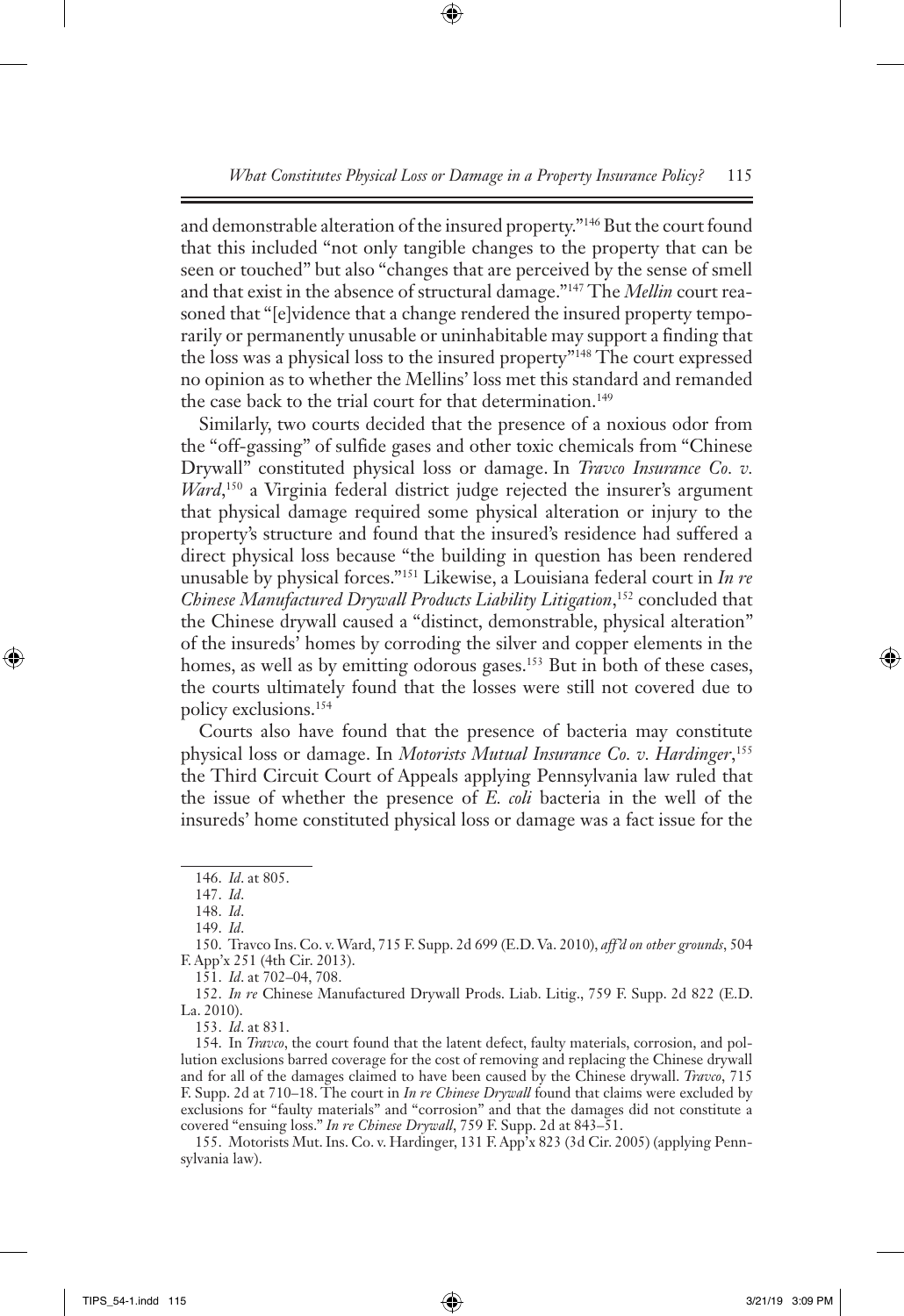jury.156 The court found persuasive its previous decision in *Port Authority of New York & New Jersey v. Affiliated FM Insurance Co.*,<sup>157</sup> decided under New York and New Jersey law, in which it found that the release of asbestos that resulted in the loss of function or utility of the building or made the building useless or uninhabitable constituted physical loss or damage.<sup>158</sup> The court concluded that the jury would determine whether "the functionality of the Hardingers' property was nearly eliminated or destroyed, or whether their property was made useless or uninhabitable."159

In the same manner, courts have found that smoke and noxious gases may constitute physical loss or damage. In *Oregon Shakespeare Festival Ass'n v. Great American Insurance Co.*,<sup>160</sup> an Oregon federal court determined that smoke from a nearby wildfire that infiltrated a partially enclosed, openair theater constituted physical loss or damage. In rejecting the insurer's argument that air was not "physical," the court concluded that "while air may often be invisible to the naked eye, surely the fact air has physical properties cannot reasonably be disputed."161 The court concluded that it was "undisputed that the interior of the building had to be cleaned, the air filters had to be changed multiple times, and smoke in the air within the theater had to dissipate before business could be resumed."162

Finally, a New Jersey federal court in *Gregory Packaging, Inc. v. Travelers Property Casualty Co. of America*, 163 found that the release of ammonia refrigerant from a refrigeration system at the insured's juice packaging facility constituted physical loss or damage.164 The court determined that the ammonia release rendered the insured's facility "physically unfit for

<sup>156.</sup> The court found persuasive its previous decision in *Port Authority of New York & New Jersey v. Affiliated FM Insurance Co.*, 311 F.3d 226 (3d Cir. 2002) in which the court found that the release of asbestos that resulted in the loss of function or utility of the building or made the building useless or uninhabitable constituted physical loss or damage. *Hardinger*, 131 F. App'x at 826–27.

<sup>157.</sup> Port Auth. of N.Y. & N.J. v. Affiliated FM Ins. Co., 311 F.3d 226 (3d Cir. 2002).

<sup>158.</sup> *Motorists Mut*., 131 F. App'x at 826.

<sup>159.</sup> *Id*. at 826–27. The appellate court also found there was a genuine issue of fact as to whether the loss predated the inception of the policy and directed the trial court to consider whether the policy's pollution exclusion applied to the presence of *E. coli* bacteria in the insureds' well. *Id*. at 827.

<sup>160.</sup> Or. Shakespeare Festival Ass'n v. Great Am. Ins. Co., No. 1:15-cv-01932-CL, 2016 U.S. Dist. LEXIS 74450 (D. Or. June 7, 2016).

<sup>161.</sup> *Id*. at \*15.

<sup>162.</sup> *Id.* at \*17. At the parties' joint request, the court later vacated its order. *See* Or. Shakespeare Festival Ass'n v. Great Am. Ins. Co., No. 1:15-cv-01932-CL, 2017 U.S. Dist. LEXIS 33208 (D. Or. Mar. 6, 2017).

<sup>163.</sup> Gregory Packaging, Inc. v. Travelers Prop. Cas. Co., Civ. No. 2:12-cv-04418 (WHW) (CLW), 2014 U.S. Dist. LEXIS 165232 (D.N.J. Nov. 25, 2014).

<sup>164.</sup> The court granted Gregory Packaging's motion for summary judgment, holding that the ammonia discharge inflicted "physical loss of or damage to" Gregory Packaging's facility under New Jersey law. *Id*. at \*13–17. The court also examined the issue under Georgia law and reached the same conclusion. *Id*. at \*18.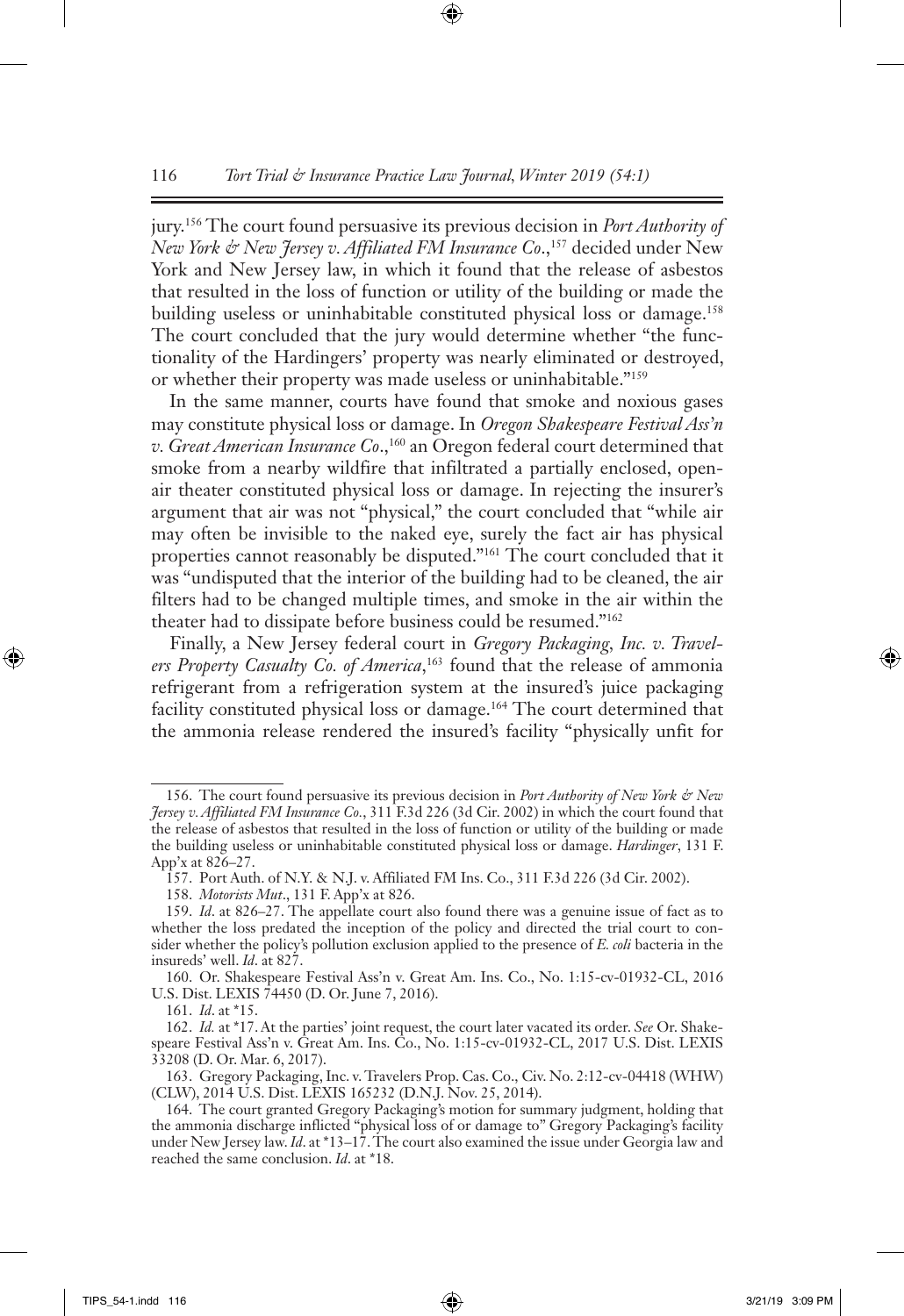normal human occupancy and continued use until the ammonia was sufficiently dissipated."165 The court concluded that "[w]hile structural alteration provides the most obvious sign of physical damage," it noted that "property can sustain physical loss or damage without experiencing structural alteration."166

But at least one court decided that an odor does not constitute physical loss or damage if it does not render the insured premises uninhabitable. In *Universal Image Productions, Inc. v. Chubb Corp.*, 167 a Michigan federal court ruled that a foul odor caused by bacterial contamination inside in a building's ductwork did not constitute physical loss or damage. Relying on the dictionary definition of "physical," the court found that the insured had not shown that it suffered "any structural or any other tangible damage to the insured property."168 In rejecting the insured's argument that the strong odors and the presence of mold and bacteria in its building rendered the premises useless, the court concluded that even physical damage that occurs at the molecular or microscopic level must be "distinct and demonstrable" and that "there is no evidence that this stench was so pervasive as to render the premises uninhabitable."169

As these cases illustrate, some courts have found that "physical loss or damage" does not require that the physical loss or damage be tangible, structural, or even visible. These courts have determined that the presence of bacteria, odors, or noxious gases in a building may constitute physical loss or damage if the property is rendered uninhabitable or unfit for its intended purpose. In doing so, these cases have further broadened the interpretation of the "physical loss or damage" requirement and have decided that it is satisfied where the property's value, usefulness, or functionality has been destroyed or diminished. But coverage for these types of claims may still be excluded by contamination and pollution exclusions.

# H. *Asbestos and Lead*

The issue of whether asbestos or lead in buildings constitutes physical loss or damage has arisen in several cases. Courts have concluded that the mere presence of undamaged or intact materials containing lead and asbestos

<sup>165.</sup> *Id*. at \*17.

<sup>166.</sup> *Id*. at \*13.

<sup>167.</sup> Universal Image Prods., Inc. v. Chubb Corp., 703 F. Supp. 2d 705 (E.D. Mich. 2010). The foul odor became apparent after a heavy rainfall. *Id*. at 708. Subsequent testing revealed bacterial contamination in the air and water inside the duct work. *Id*. As a result, the building owner shut down and cleaned the air handling system and ductwork and installed temporary cooling units. *Id*.

<sup>168.</sup> *Id*. at 709–10 (quoting in part *Merriam Webster's Online Dictionary*, *available at* http:// www. merriam- webster.com).

<sup>169.</sup> *Id*. at 710.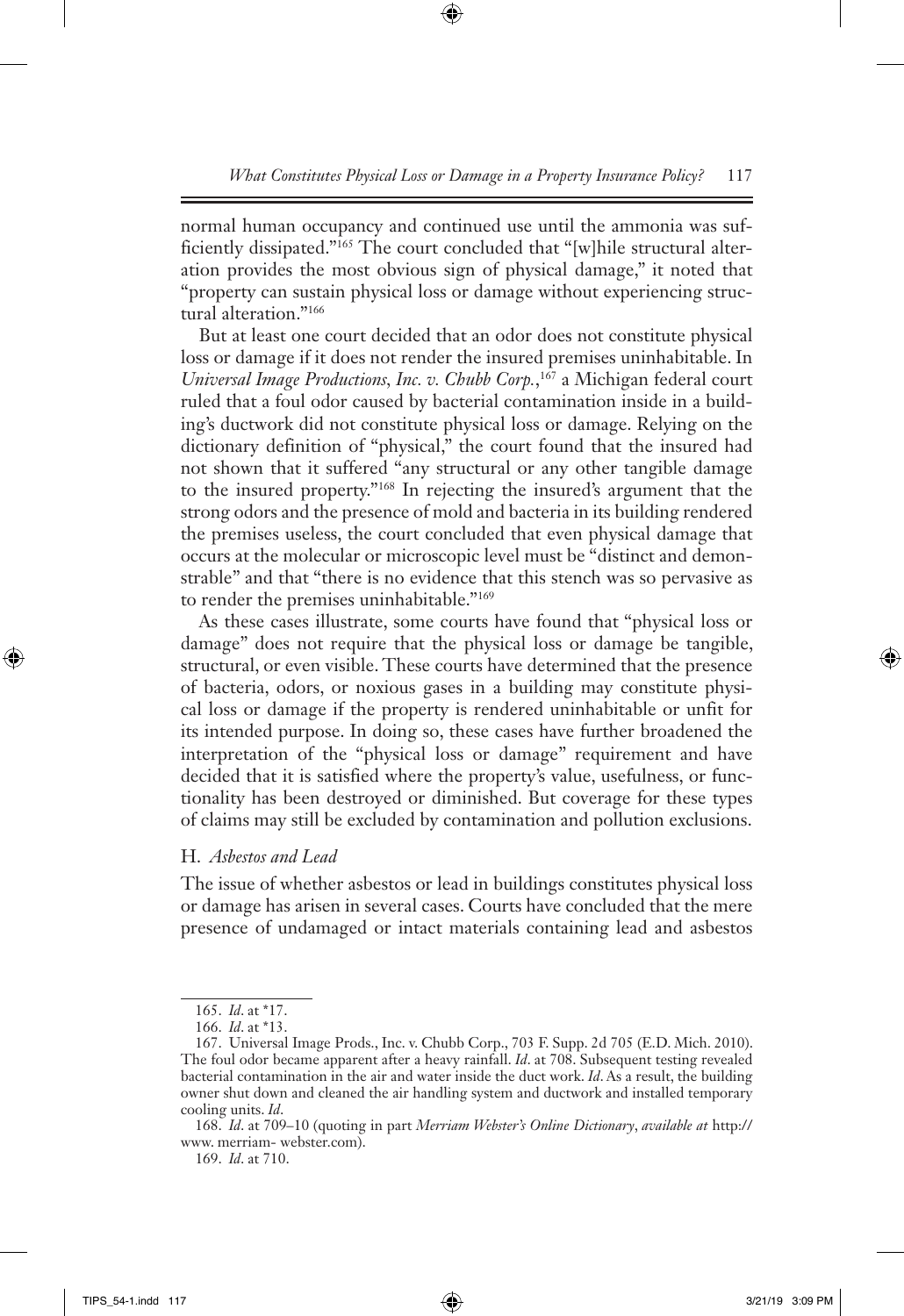do not constitute physical loss or damage but that the presence of friable asbestos and non-intact lead-based paint does.

In *Great Northern Insurance Co. v. Benjamin Franklin Federal Savings & Loan Ass'n*, 170 for example, an Oregon federal court found no coverage for the cost to remove asbestos, loss of use, and other expenses after the insured's tenant discovered asbestos during a remodel. The court concluded that the "building has remained physically intact and undamaged" and that the "only loss is economic."171 The court reasoned that the policy, by its terms, covered only direct physical loss and the "inclusion of the terms 'direct' and 'physical' could only have been intended to exclude indirect, non-physical losses."172

A similar result can be seen in *Port Authority of New York & New Jersey v. Affiliated FM Insurance Co*. 173 There the Second Circuit Court of Appeals observed that the "widely accepted definition" of physical loss or damage was "a distinct, demonstrable, and physical alteration" of the insured property.<sup>174</sup> The court drew a distinction between the mere presence of asbestos and the release of asbestos, concluding that only the latter constituted physical loss or damage.175 The court concluded that the "mere presence of asbestos, or the general threat of future damage from that presence, lacks the distinct and demonstrable character necessary for first-party insurance coverage."176

The same rationale has been applied in cases involving lead. In *Pirie v.*  Federal Insurance Co.,<sup>177</sup> the Massachusetts appellate court held there was no coverage for the cost to abate lead paint in the insured's 154-year old house.<sup>178</sup> The Massachusetts Department of Public Health ordered the lead paint abatement after finding the lead levels in the house were many times the legal limit.<sup>179</sup> The court reasoned that the presence of lead paint was "an internal defect" in the insured property that "does not rise to the level of a physical loss."180

<sup>170.</sup> Great N. Ins. Co. v. Benjamin Franklin Fed. Sav. & Loan Ass'n, 793 F. Supp. 259 (D. Or. 1990), *aff'd*, 953 F.2d 1387 (9th Cir. 1992).

<sup>171.</sup> *Id*. at 263.

<sup>172.</sup> *Id*.; *see also* Leafland Group-II, Montgomery Towers Ltd. P'ship v. Ins. Co. of N. Am., 881 P.2d 26, 28 (N.M. 1994) (holding that the diminution in value of the insured property because of the presence of asbestos was not a covered loss).

<sup>173.</sup> Port Auth. of N.Y. & N.J. v. Affiliated FM Ins. Co., 311 F.3d 226 (3d Cir. 2002) (applying New York and New Jersey law).

<sup>174.</sup> *Id*. at 235.

<sup>175.</sup> *Id*. at 235–36.

<sup>176.</sup> *Id*. at 236.

<sup>177.</sup> Pirie v. Fed. Ins. Co., 696 N.E.2d 553 (Mass. Ct. App. 1998).

<sup>178.</sup> In *Pirie*, local authorities ordered abatement of lead paint in the insured's 154-year old house after finding the levels of lead in the house were many times the legal limit. *Id*. at 554. 179. *Id*.

<sup>180.</sup> *Id*. at 555.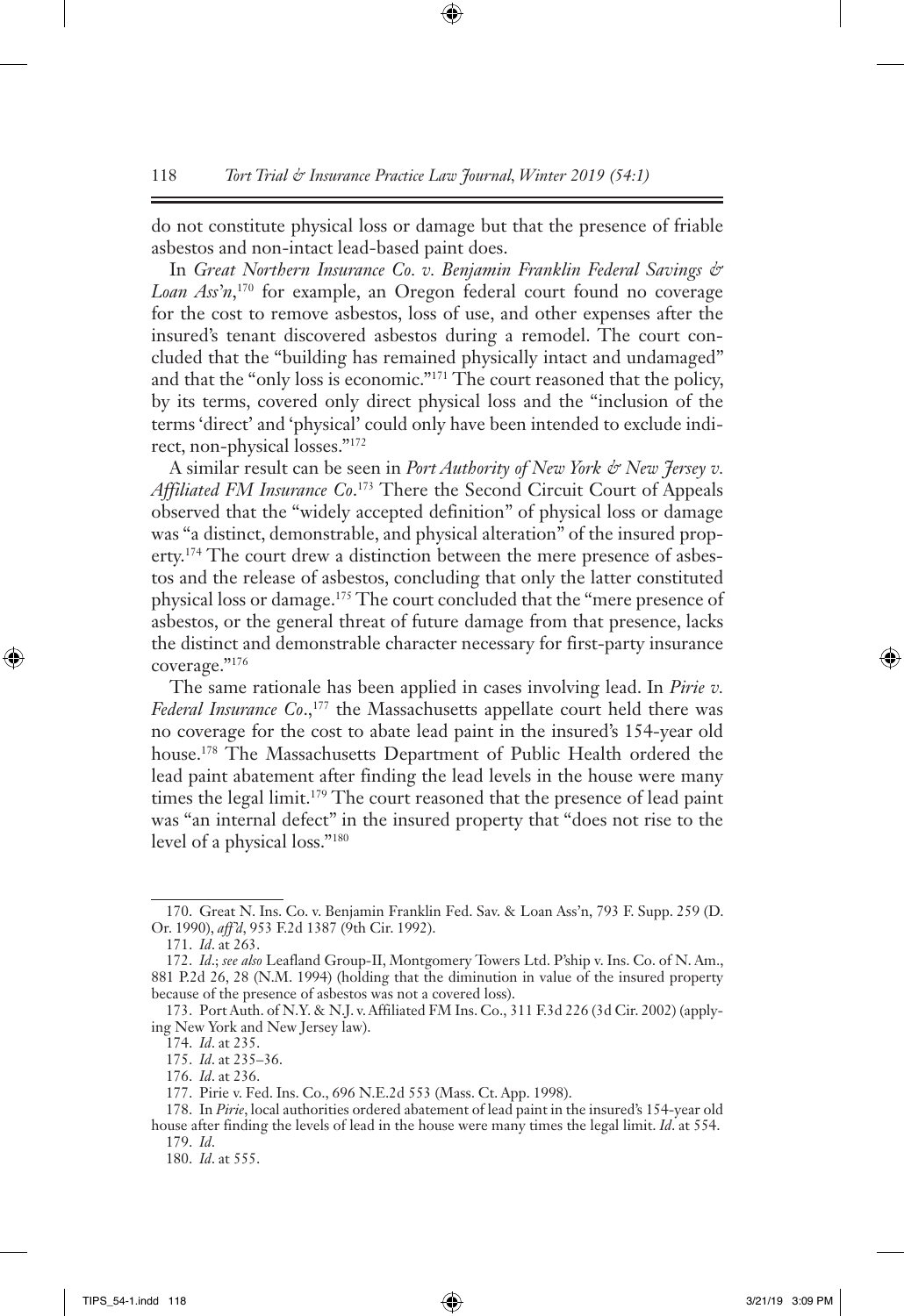But courts have found coverage where asbestos has become friable or lead has become non-intact. In *Yale University v. CIGNA Insurance Co*.,181 a Connecticut federal court determined that contamination by the presence of friable asbestos and non-intact lead-based paint in the university's buildings constituted physical loss or damage.182 The court drew a distinction between claims for the "mere presence of intact materials containing lead and asbestos" and the "presence of friable asbestos and non-intact leadbased paint."183 The court agreed that there was no coverage "for costs incurred due to the mere presence of asbestos-and-lead-containing materials in its buildings."184

The court in *Sentinel Management Co. v. New Hampshire Insurance Co*. 185 also found coverage where asbestos fibers from asbestos-containing materials in ceiling and floor tiles, surface treatments, and insulation in an apartment building were released by abrasions from normal residential and building maintenance activities.<sup>186</sup> The Minnesota appellate court rejected the insurer's argument that asbestos contamination, absent structural damage, did not constitute a physical loss.<sup>187</sup> The court reasoned that while there may not have been any tangible injury to the structure, "a building's function may be seriously impaired or destroyed and the property rendered useless by the presence of contaminants."<sup>188</sup>

To sum up, courts have concluded that claims involving the mere presence of intact materials containing lead and asbestos do not constitute physical loss or damage. But courts have found coverage for claims involving the presence of friable asbestos and non-intact lead-based paint. This distinction appears logical in light of the requirement that there be distinct, demonstrable, physical alteration of insured property to constitute physical loss or damage. Of course, many property policies exclude contamination and pollution, which may preclude coverage in claims involving the release of asbestos or lead. Indeed, the court in *Yale University* found that the policy's contamination exclusion precluded coverage for the insured's asbestos claims.<sup>189</sup>

<sup>181.</sup> Yale Univ. v. CIGNA Ins. Co., 224 F. Supp. 2d 402 (D. Conn. 2002).

<sup>182.</sup> *Id*. at 413–14. The *Yale* court found that the policy's contamination exclusion precluded coverage for Yale's claim for asbestos contamination but not the claim for lead contamination. *Id*. at 421–24. While the court found that asbestos met the definition of "contaminants" or "pollutants" within the meaning of the contamination exclusion, it found the exclusion ambiguous as to whether lead was a "contaminant" or "pollutant." *Id*. at 423–24.

<sup>183.</sup> *Id*. at 404.

<sup>184.</sup> *Id.* at 412.

<sup>185.</sup> Sentinel Mgmt. Co. v. N.H. Ins. Co., 563 N.W.2d 296 (Minn. Ct. App. 1997).

<sup>186.</sup> *Id*. at 298. Sentinel sought coverage under its property policy, which insured against "all risks of direct physical loss." *Id*.

<sup>187.</sup> *Id*. at 300.

<sup>188.</sup> *Id*. (citation omitted).

<sup>189.</sup> Yale Univ. v. CIGNA Ins. Co, 224 F. Supp. 2d 402, 423–24 (D. Conn. 2002). The policy in *Yale* excluded coverage for "loss or damage caused by, resulting from, contributed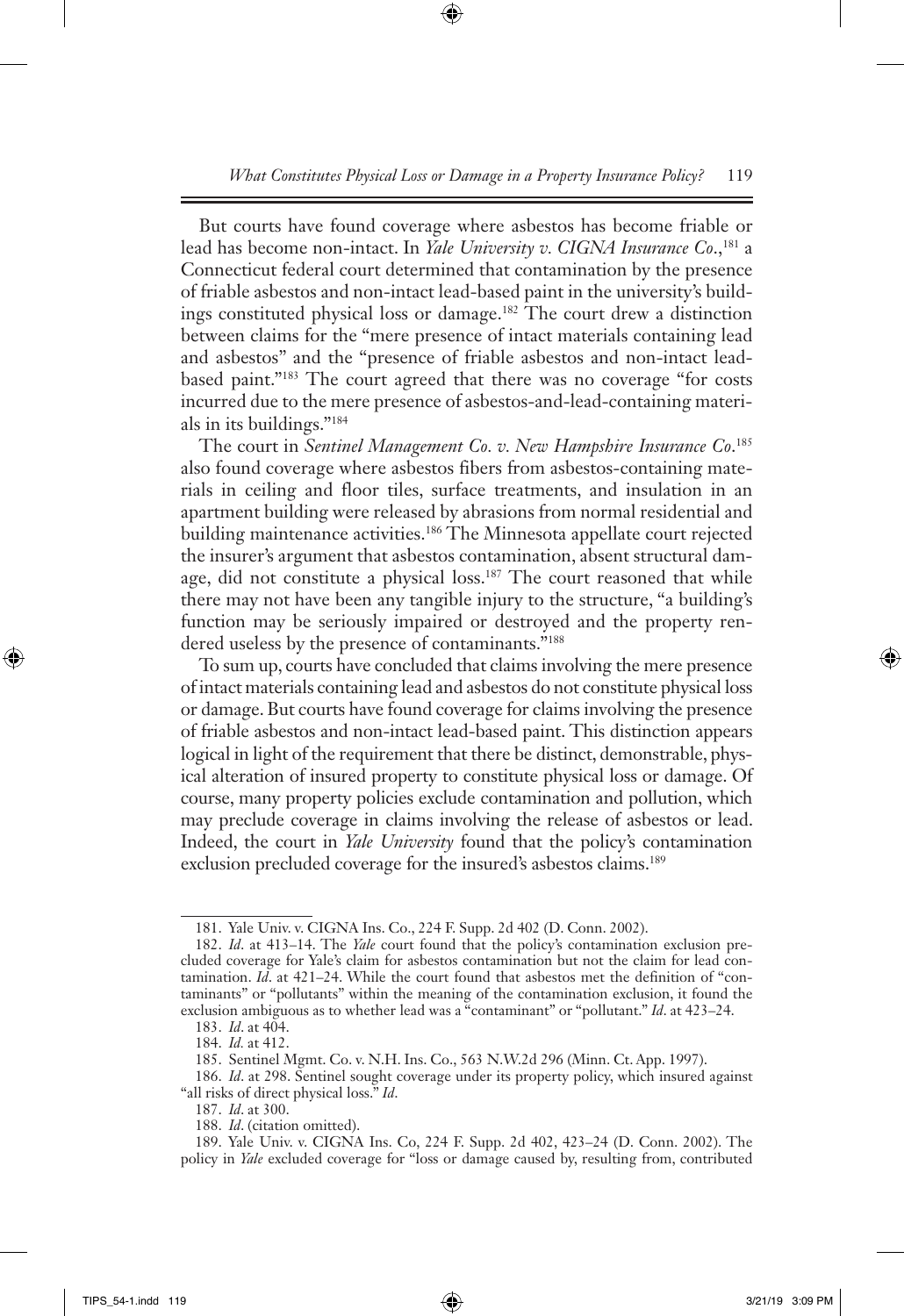## I. *Mold*

Mold is somewhat unique because it can be either a type of damage or a cause of loss, depending on the circumstances. As damage, most courts have found that mold resulting from a covered cause of loss is physical loss or damage.

In *Sullivan v. Standard Fire Insurance Co.*,<sup>190</sup> the Delaware Supreme Court ruled that mold that developed inside the insured's condominium walls and insulation after a windstorm opened a hole in the roof constituted a "physical loss."191 Noting that the dictionary definition of "physical" was "having material existence," the court held that mold spores and other bacterial associated with mold "undoubtedly have a 'material existence,' even though they are not tangible or perceptible by the naked eye."192 Therefore, the court found that mold contamination constituted a physical loss.<sup>193</sup>

Similarly, a Texas appellate court in *De Laurentis v. United Services Automobile Ass'n*194 concluded that mold that developed on the insured's furniture, art work, clothing, and other personal property as a result of water leaking from an air conditioning unit constituted physical loss.195 Relying on the dictionary definition of "physical," the court found that a "physical loss is simply one that relates to natural or material things."196 Applying this standard, the court held that mold damage was a physical loss to the insured's personal property.

But not all courts have found that mold is physical loss or damage. In *Universal Image Productions, Inc. v. Federal Insurance Co.*,<sup>197</sup> for example, the Sixth Circuit Court of Appeals concluded that mold and bacterial contamination of a building discovered after a rainstorm did not constitute physical loss or damage.198 The court reasoned that the insured's claim for cleaning and moving expenses and lost business income were economic losses, not tangible physical losses.<sup>199</sup> The court noted that while the insured cleaned several pieces of personal property to remove any possible mold or bacterial contaminant using hot water and a household cleaner, it did not believe

195. *Id*. at 716.

198. *Id*. at 573.

199. *Id*.

to, made worse by actual or alleged or threatened release, discharge, escape or dispersal of CONTAMINANTS or POLLUTANTS. . . ." *Id*. at 421.

<sup>190.</sup> Sullivan v. Standard Fire Ins. Co., 956 A.2d 643, 2008 Del. LEXIS 66 (Del. 2008) (table).

<sup>191.</sup> *Id*. at \*7.

<sup>192.</sup> *Id*.

<sup>193.</sup> *Id*.

<sup>194.</sup> De Laurentis v. United Servs. Auto. Ass'n, 162 S.W.3d 714 (Tex. Ct. App. 2005).

<sup>196.</sup> *Id*. at 723.

<sup>197.</sup> Universal Image Prods., Inc. v. Fed. Ins. Co., 475 F. App'x 569 (6th Cir. 2012) (applying Michigan law).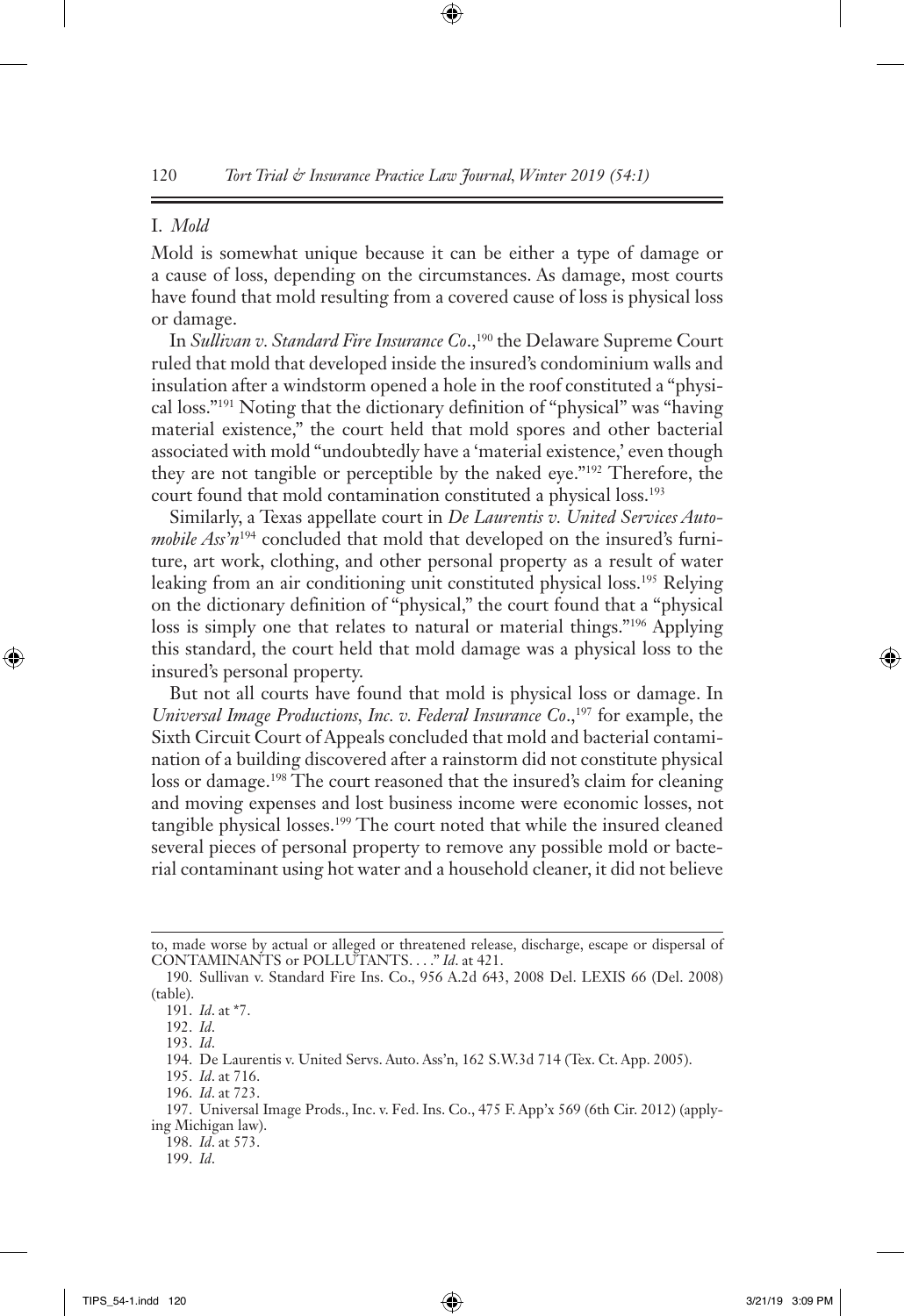that Michigan courts would find "basic cleaning to constitute physical loss or damage."200

Courts also have found that mold does not constitute physical loss or damage where mold was not the result of a covered cause of loss. In *Mastellone v. Lightning Rod Mutual Insurance Co.*, 201 the Ohio Supreme Court held that mold discovered on the exterior rough-sawn cedar siding of the insured's house did not constitute physical loss or damage. There, experts from both parties agreed that the mold was present only on the surface of the wood and could be removed without causing any harm to the wood.<sup>202</sup> The court rejected the insured's argument that "the mere existence of dark staining on the siding showed physical injury to the siding."203 The court reasoned that the term "physical injury" meant "a harm to the property that adversely affects the structural integrity of the house" and that the presence of mold did not alter or otherwise affect the structural integrity of the siding.204

Finally, the New Jersey Superior Court in *Kavesh v. Franklin Mutual Insurance*205 decided that mold growth on interior plywood surfaces of a home's attic was not physical loss or damage. The court there distinguished between mold that was the direct result of a covered cause of loss and mold that was not.<sup>206</sup> The court rejected the insured's argument "that mold growth by itself was a material intrusion into the home that meets the requirement of 'physical' damage."207

In sum, whether mold constitutes physical loss or damage largely depends on whether mold is the result of a covered cause of loss. Where mold develops but not as a result of some external event, courts have found that it does not constitute physical loss or damage.

## J. *Electronically Stored Data*

Claims for the loss of computer data have presented a unique challenge to courts because of the intangible nature of electronic data. Predictably, the court decisions have not been uniform.

In *Ward General Services, Inc. v. Employers Fire Insurance Co*. 208 a California appellate court held that the loss of the insured's electronically stored data that occurred when human error caused the database system to "crash" did

<sup>200.</sup> *Id*. at 573 n.8.

<sup>201.</sup> Mastellone v. Lightning Rod Mut. Ins. Co., 884 N.E.2d 1130 (Ohio 2008).

<sup>202.</sup> *Id*. at 1144.

<sup>203.</sup> *Id*. at 1144–45.

<sup>204.</sup> *Id*. at 1143, 1144–45.

<sup>205.</sup> Kavesh v. Franklin Mut. Ins., No. A-5210-13T1, 2015 N.J. Super. Unpub. LEXIS 1378, at \*8 (N.J. Super. Ct. June 10, 2015).

<sup>206.</sup> *Id*. at \*7.

<sup>207.</sup> *Id*.

<sup>208.</sup> Ward Gen. Servs., Inc. v. Emp'rs Fire Ins. Co., 7 Cal. Rptr. 3d 844 (Ct. App. 2003).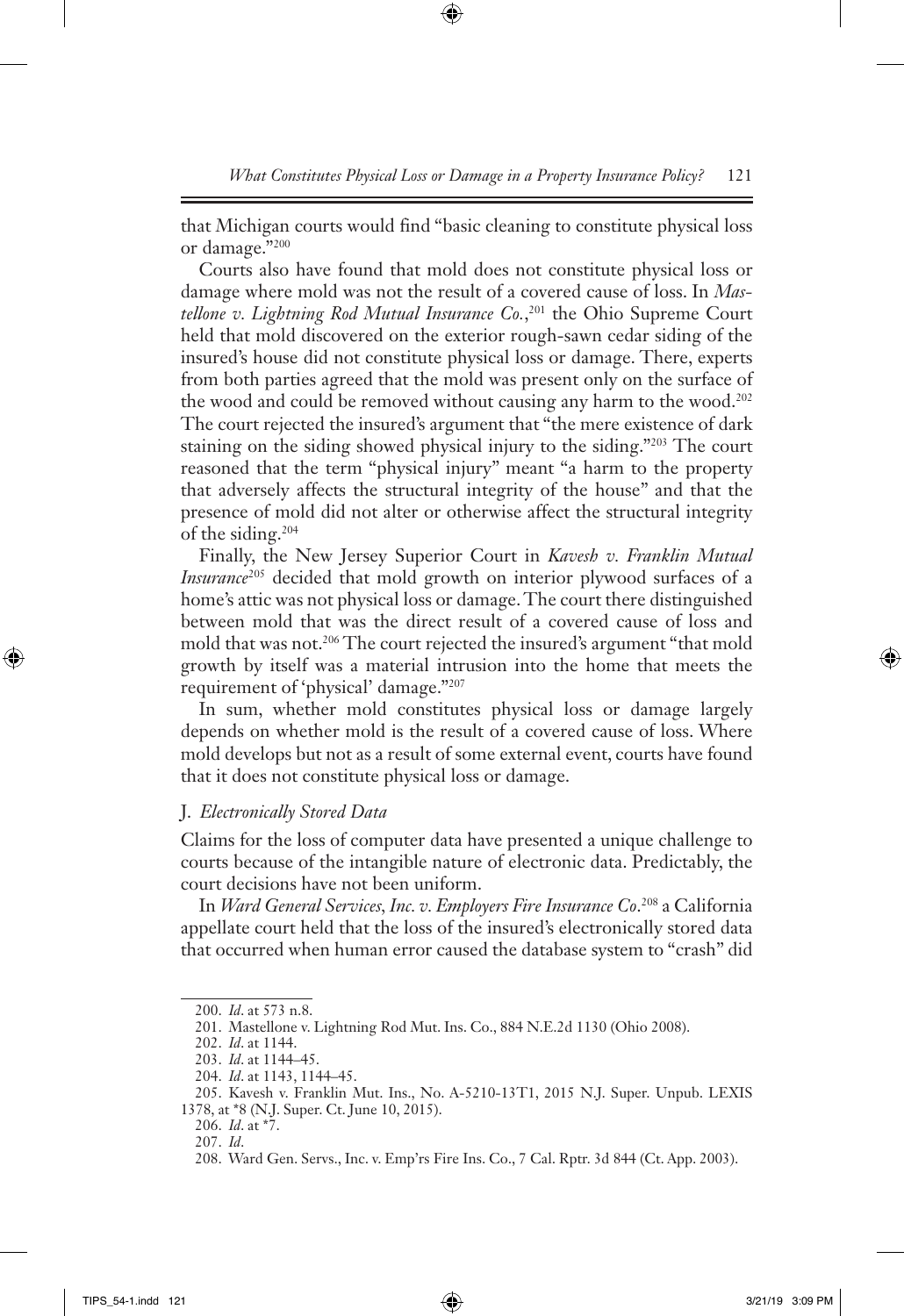not constitute physical loss or damage.209 The court noted the word "physical" was defined in the dictionary to mean "having material existence" and "perceptible esp. through the senses and subject to the laws of nature."<sup>210</sup> Citing dictionaries, the court also observed that "material" implies "formation out of tangible matter" and that "tangible" means, "capable of being perceived esp. by the sense of touch."211 Relying on these definitions, the court reasoned that the loss must be to tangible matter.<sup>212</sup> But the court determined that Ward sustained a "loss of information," an intangible matter.213 The court said that it "fail[ed] to see how *information*, *qua* information, can be said to have a material existence, be formed out of tangible matter, or be perceptible to the sense of touch."214

In contrast to *Ward*, an Arizona federal court in *American Guarantee & Liability Insurance Co. v. Ingram Micro, Inc*. 215 found coverage for the costs to reprogram a computer system that lost its data after a power outage.<sup>216</sup> The court rejected the insurer's claim that Ingram's computer systems were not physically damaged because their capability to perform their intended functions remained intact.<sup>217</sup> Instead, the court concluded "that physical damage is not restricted to the physical destruction or harm of computer circuitry but includes loss of access, loss of use, and loss of functionality."218

<sup>209.</sup> *Id*. at 846. Ward, an insurance broker, was in the process of updating its computer database when human error caused the database system to "crash," resulting in the loss of Ward's electronically-stored data used to service its clients' insurance policies. Ward sought coverage for the extra expenses incurred in restoring its data and for the business income loss sustained because of the disruption. *Id*. Except for a small payment of \$5,000, Employers Fire denied Ward's claim, asserting that none of the other loss or damage was a "direct physical loss." *Id*.

<sup>210.</sup> Id. at 849 (quoting MERRIAM-WEBSTER's COLLEGIATE DICTIONARY 875 (10th ed. 1993)).

<sup>211.</sup> *Id*. (quoting Merriam-Webster's Collegiate Dictionary, *supra* note 210, at 715, 1200).

<sup>212.</sup> *Id*.

<sup>213.</sup> *Id*. at 851.

<sup>214.</sup> *Id*. The court concluded that "the loss of the database, with its consequent economic loss, but with no loss of or damage to tangible property, was not a 'direct physical loss of or damage to' covered property under the terms of the subject insurance policy, and, therefore, the loss is not covered." *Id*.

<sup>215.</sup> American Guar. & Liab. Ins. Co. v. Ingram Micro, Inc., No. 99-185 TUC ACM, 2000 U.S. Dist. LEXIS 7299 (D. Ariz. Apr. 18, 2000).

<sup>216.</sup> As a result of a power outage at its data center, Ingram lost information stored in the random access memory of its mainframe computers and lost connections between its data center and six other Ingram locations in the United States and Europe for approximately eight hours and, as result, could not do business.*Id*. at \*4. Ingram's computer system had to be reprogramed with the necessary custom configurations, which had been lost. *Id*.

<sup>217.</sup> *Id*. at \*5.

<sup>218.</sup> *Id*. Notably, the *Ingram* court relied on the federal computer fraud statute that defined "damage" as "any impairment to the integrity or availability of data, a program, a system, or information" and on several state statutes with similar provisions. *Id*. at \*6. The court cited 18 U.S.C. § 1030 (West 1999), Conn. Gen. Stat. § 53a-251 (2000), Minn. Stat. § 609.88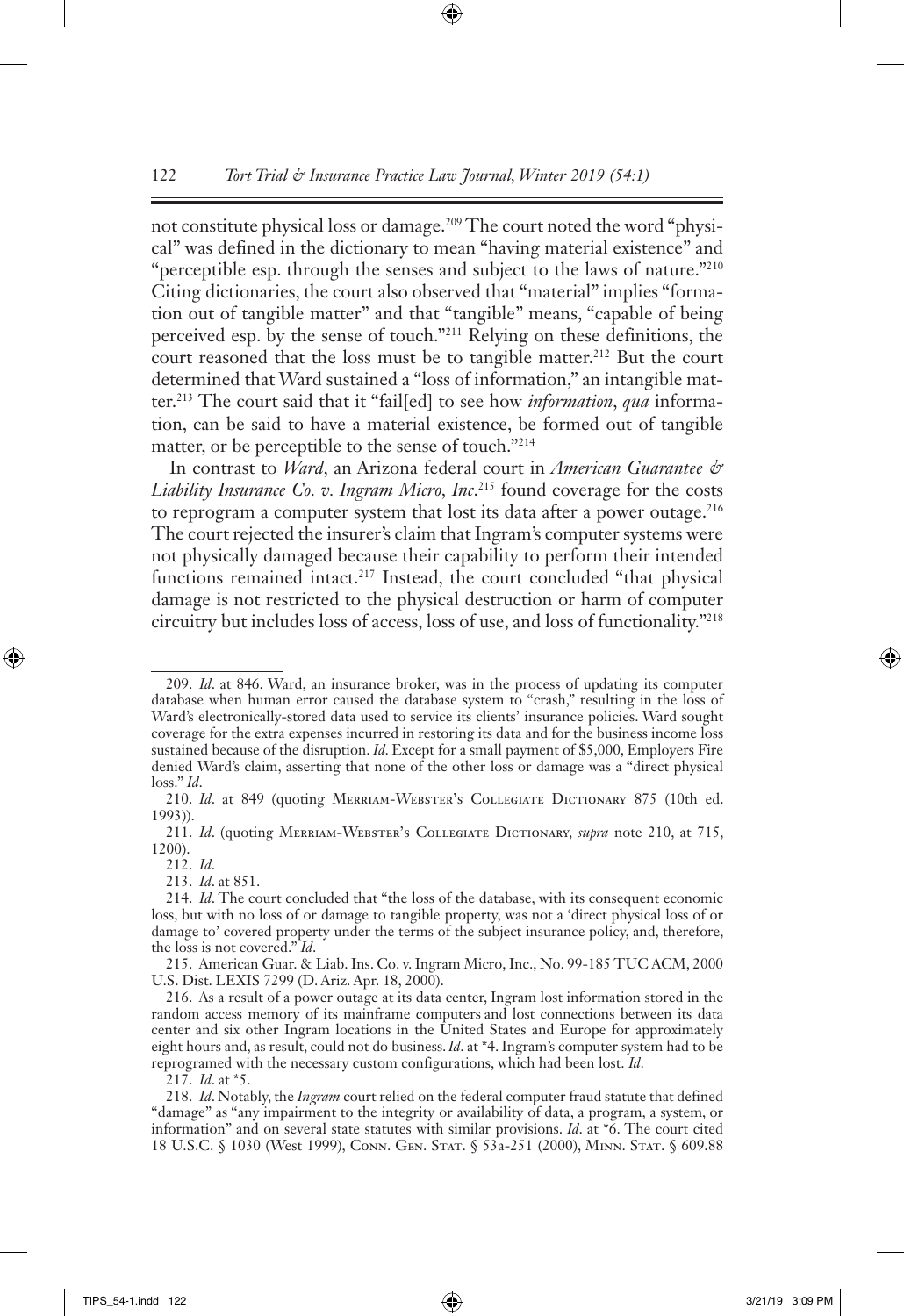A Tennessee federal court followed this reasoning in *Southeast Mental Health Center, Inc. v. Pacific Insurance Co*. 219 There, a power outage damaged the insured's pharmacy computer, which resulted in a loss of data from the computer.220 Relying principally on *Ingram Micro*, the court held that "the corruption of the pharmacy computer constituted 'direct physical loss of or damage to property.'"221

Similarly, the court in *NMS Services Inc. v. The Hartford*<sup>222</sup> decided that the erasure of files and data by computer hackers constituted physical loss or damage.223 The Fourth Circuit Court of Appeals, with little analysis, concluded that "[t]here is no question that NMS suffered damage to its property, specifically, damage to the computers it owned."224 One concurring judge gave the issue more analysis and reasoned that the erasure of computer data satisfied the "physical loss or damage" requirement because "a computer stores information by the rearrangement of the atoms or molecules of a disc or tape to effect the formation of a particular order of magnetic impulses, and a 'meaningful sequence of magnetic impulses cannot float in space."<sup>225</sup>

In sum, computer data is intangible, and courts have reached different conclusions on the issue of whether computer data can sustain physical loss or damage. But this may not be a significant issue going forward because many commercial property policies now have a specific coverage, often limited, for loss or corruption of computer data.<sup>226</sup>

#### V. CONCLUSION

Physical loss or damage remains a necessary predicate to property insurance coverage. Using the dictionary definition of "physical" as a guide, many courts require that an insured demonstrate that the insured property suffered a distinct, demonstrable, and physical change or alteration

<sup>(1999),</sup> Mo. Ann. Stat. § 569.093 (West 1999), and N.Y. Penal Law § 156.20 (McKinney 1999). The court acknowledged that these definitions were not in insurance coverage cases but found them relevant nonetheless. *Id*. This reasoning, however, appears flawed because the meaning of "damage" in a criminal fraud statute is not the same as "physical loss or damage" in an insurance contract

<sup>219.</sup> Se. Mental Health Ctr., Inc. v. Pac. Ins. Co., 439 F. Supp. 2d 831 (W.D. Tenn. 2006).

<sup>220.</sup> *Id*. at 833.

<sup>221.</sup> *Id*. at 837.

<sup>222.</sup> NMS Servs. Inc. v. Hartford, 62 F. App'x 511 (4th Cir. 2003) (applying Virginia law).

<sup>223.</sup> In *NMS*, an employee installed two computer hacking programs on NMS's computer system, which allowed the employee to bypass security codes and erase files and data. *Id*. at 512.

<sup>224.</sup> *Id.*

<sup>225.</sup> *Id*. at 515 (Widener, J., concurring) (citations omitted; quoting in part Comptroller of the Treasury v. Equit. Trust Co., 464 A.2d 248, 261 (Md. Ct. App. 1983)).

<sup>226.</sup> *See*, *e.g.*, ISO Building and Personal Property Coverage Form (CP 00 10 10 12).